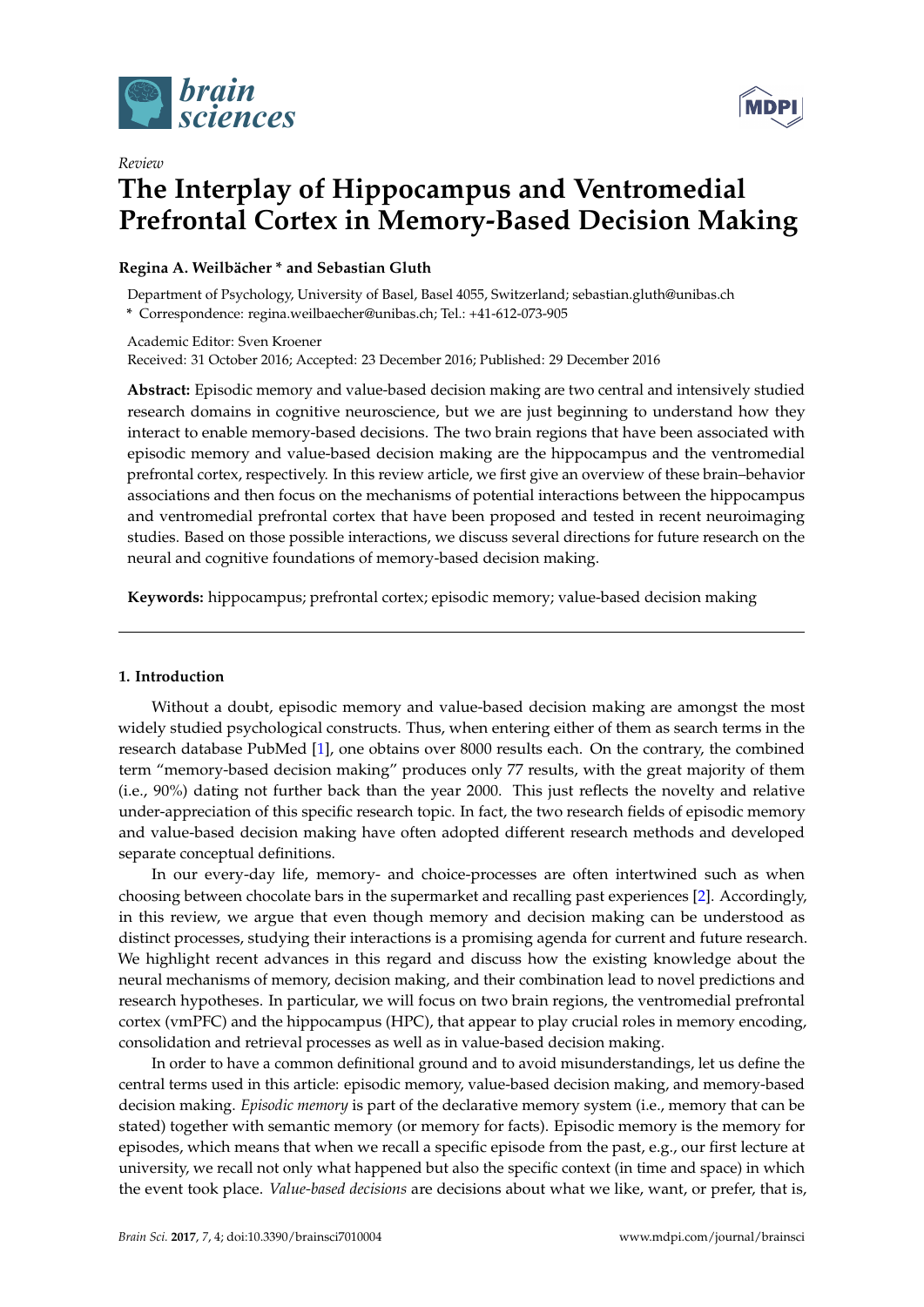choices based on the subjective value that the decision maker attributes to the available choice options. Value-based decisions are often distinguished from perceptual decisions, as the latter but not the former can be identified as being objectively correct or incorrect. Finally, *memory-based decision making* refers to the process of making decisions that require memory retrieval. For instance, when your friend is ordering Italian food and asks you to make your choice immediately (without presenting you the menu), you have to retrieve potential options from your memory and choose among those memory items. Importantly, not every value-based decision is a memory-based decision (at least according to our definition): when you have the menu at hand, there is no need to retrieve potential options from memory (although identifying your favorite Italian dish might still require episodic memory; cf. [\[2\]](#page-10-1)).

This review article is structured as follows: first, we will summarize the literature of research on the role of HPC in episodic memory; second, we will give a similar overview with respect to vmPFC and value-based decision making; third, we will present recent work on the interplay of these two brain regions in both memory and decision making; fourth and last, we will propose research questions and hypotheses for future research in the field(s) that derive from our current knowledge.

#### **2. The Central Role of the Hippocampus in Episodic Memory**

The HPC comprises distinct sub-regions (i.e., CA1 to CA3, dentate gyrus and subiculum) and is part of the hippocampal formation, which also includes the parahippocampal, perirhinal and entorhinal cortices [\[3\]](#page-10-2). Figure [1](#page-1-0) gives an overview of the input and output pathways of the hippocampal formation as described in [\[4\]](#page-10-3). The role of HPC in encoding, consolidation and retrieval of declarative long-term memory, especially episodic memory, is well established. Important contributions to our understanding of the HPC have been made by case studies such as patient H.M., who suffered from severe anterograde amnesia for facts and events (declarative memory) after bilateral removal of large parts of the medial temporal lobe, including HPC [\[5\]](#page-10-4) (implicit long-term memory was not affected, as H.M. was able to learn procedural skills). Another relevant case study is patient R.B. who suffered from anterograde amnesia after a lesion of hippocampal CA1 region [\[6\]](#page-10-5). Additional evidence of the hippocampal role in episodic memory provide case studies of three children who suffered brain injuries at several ages (birth, four years old, and nine years old) in which HPC was affected [\[7\]](#page-10-6). These case studies showed that hippocampal lesion affected episodic but not semantic memory significantly.

<span id="page-1-0"></span>

**Figure 1.** Input and output pathways of the hippocampal formation (adapted from [\[4\]](#page-10-3)).

More recent investigations suggest distinct roles of the different parts of the hippocampal formation for recognition memory  $[8,9]$  $[8,9]$ . Recognition memory is a form of episodic memory and is typically assessed by a task in which participants see different options and have to indicate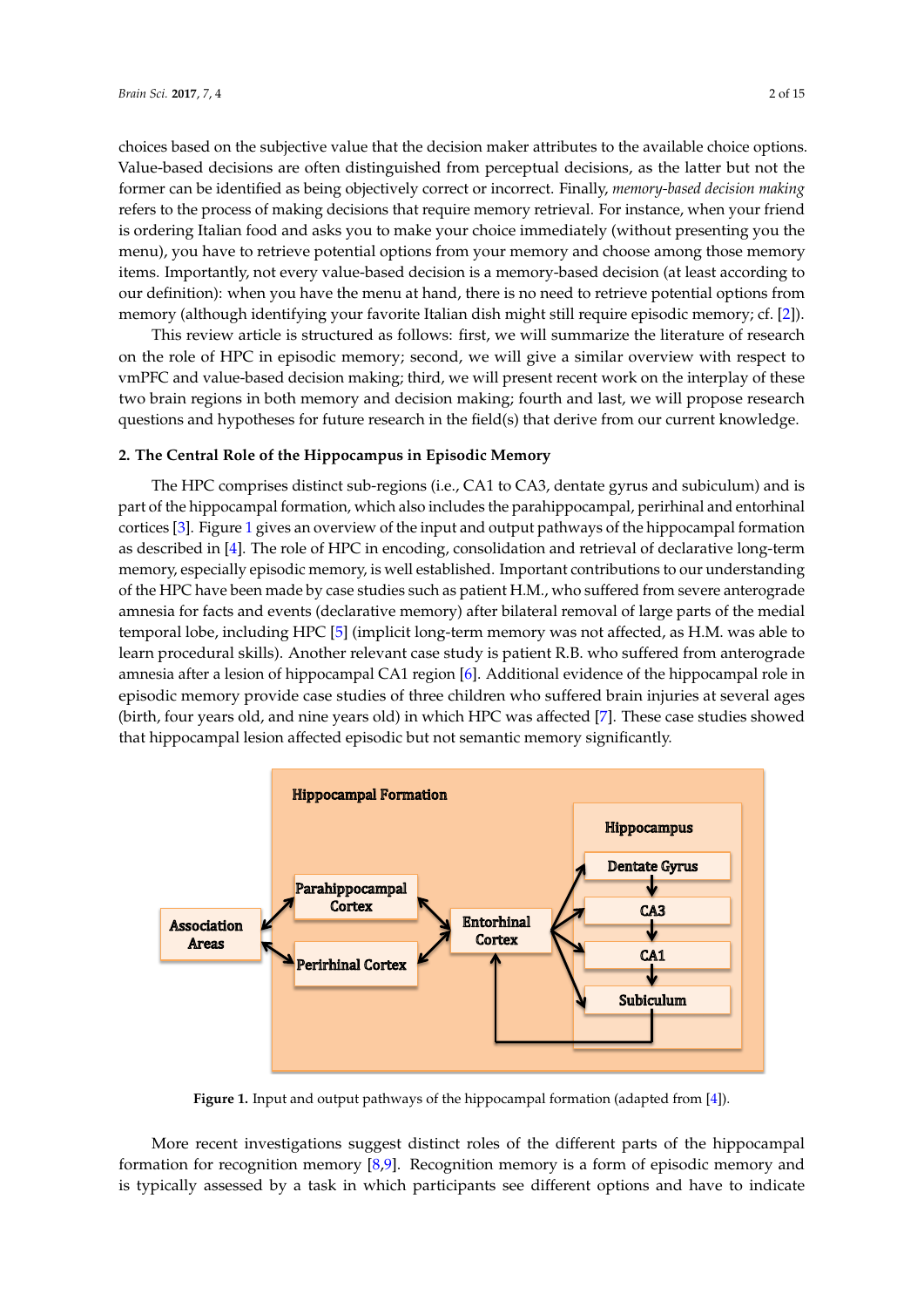which of them they encountered previously (old–new distinction). According to the role distinction view of different parts of the hippocampal formation, HPC appears to be mainly involved in creating associations between objects and places (source-based associative memory, a process termed recollection), the Parahippocampal cortex in place memory and the Perirhinal cortex in object familiarity (item-based non-associative memory) [\[8\]](#page-10-7). However, other results show a less clear localization of the two processes of familiarity and recollection, and a simple dichotomy of them may be too simplistic [\[10\]](#page-10-9). In fact, some researchers argue that the methods used to distinguish between recollection and familiarity instead separate between strong and weak memories, and higher HPC activity is associated with strong memories. This account is supported by the nonlinear relationship between hippocampal functional magnetic resonance imaging (fMRI) activation and memory strength [\[11\]](#page-10-10). Memory strength is defined as the rate of responses where participants clearly state that they remembered an item or indicate the source of the information. Therefore, a high response rate is associated with high memory strength. The nonlinear relationship mentioned above has been reported to be typical for the fMRI activation pattern (see Figure [2\)](#page-2-0) and can be described as follows: during encoding as well as retrieval of weak memories, fMRI activation is constantly low, while during the linear increase of memory strength (leading to strong memories), the fMRI activation increases steeply [\[11\]](#page-10-10).

<span id="page-2-0"></span>

**Figure 2.** Nonlinear relationship between functional magnetic resonance imaging (fMRI) activation (ordinate) and memory strength (abscissa) in the hippocampus (HPC). The pattern is equal during encoding as well as during retrieval. The memory strength in this example ranges from 1 (weak) to 6 (strong). The figure shows that weak to middle strong (1–5) memories show a constant fMRI activation, where very strong (6) memories are associated with an extremely high fMRI activation in the HPC (according to [\[11\]](#page-10-10)).

During encoding [\[12\]](#page-10-11) and retrieval [\[13\]](#page-10-12) of long-term memories, we rely on working memory. Therefore, consolidation is the only "purely" long-term memory process. Concerning declarative memory consolidation and the role of HPC in it, the Multiple Trace Theory (MTT) [\[14](#page-10-13)[,15\]](#page-10-14) has been put forward and subsequently updated as transformation hypothesis [\[16\]](#page-10-15). MTT states that HPC is always required for encoding as well as recall of episodic memories. During retrieval, a new trace element is added and the memory is strengthened. According to MTT, contextual information will always stay in the HPC. Over time, however, this contextual information can be lost and the memory may be transformed into more generic (semantic) memory stored in the neocortex so that it is not affected by HPC lesions anymore [\[15,](#page-10-14)[16\]](#page-10-15). MTT seems to account better for the process of declarative memory consolidation than previous theories such as cognitive map (CM) or the system consolidation model (SC) [\[15\]](#page-10-14): the CM theory [\[17\]](#page-10-16) sees the HPC involved in the creation of an allocentric spatial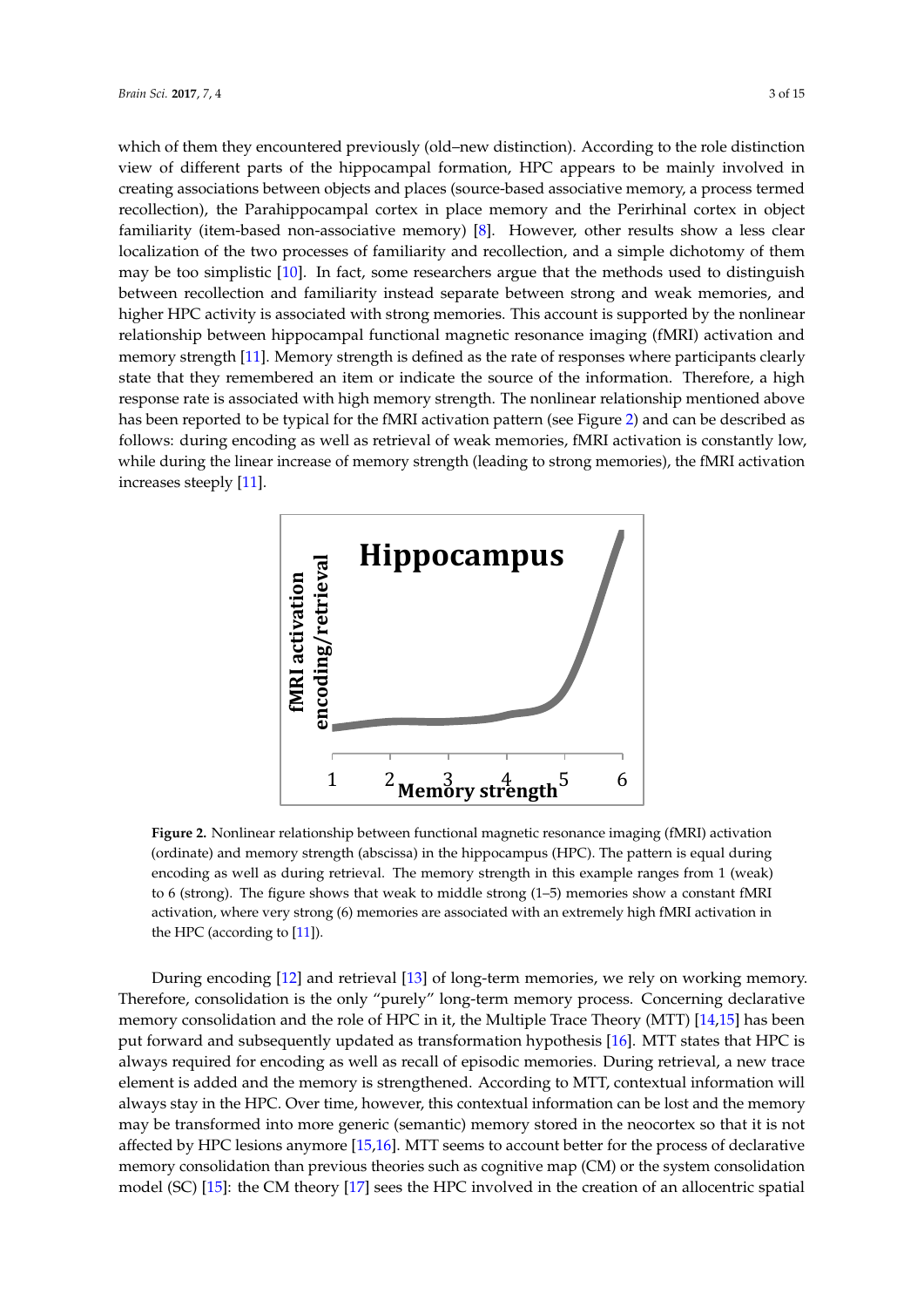representation of the environment that is independent from the position of the observer. Contextual information is based upon this representation and as the context is a constituent part of episodes, HPC is important for the encoding, consolidation and retrieval of episodic memory. The central difference to MTT is that the CM theory does not differentiate between remote and recent memories. The SC model [\[18\]](#page-10-17) assumes a process of prolonged consolidation, which is only temporally HPC dependent. Over time, however, neocortical regions store long-term memories and also mediate their retrieval. Contrary to MTT, also contextual information, like any other declarative long-term memory, becomes HPC independent over time. Additionally, SC does not differentiate between episodic and semantic memory.

The work we have outlined above focused on human studies. However, episodic-like memory in animals has also been investigated in recent years. Compared to human studies, animal models allow a first and simplified understanding of functionally complex cognitive processes as well as neuropsychiatric and neurodegenerative diseases in simpler models. Animals cannot tell us what events they remember, but we can derive their knowledge of past events from their behavior [\[19\]](#page-10-18). An example of an episodic-like memory task is the WWWhen [\[20](#page-10-19)[,21\]](#page-10-20) (what, where and when; for an overview see [\[19\]](#page-10-18)). In the WWWhen task, animals perform a three-trial object exploration task. During this task, long-term memory for different objects (what), their spatial location (where) and their order of presentation (when) is assessed [\[20\]](#page-10-19). In other animal studies, hippocampal place cells, in most cases pyramidal CA1 cells, have been suggested to underlie spatial navigation in rats [\[22–](#page-10-21)[24\]](#page-11-0). Spatial knowledge is consolidated via spontaneous recurrence of HPC place cell activity during slow-wave sleep (SWS) [\[25\]](#page-11-1) in animals [\[26\]](#page-11-2) and humans [\[27\]](#page-11-3). Such neural replay has also been reported in awake states, for instance, when rodents pause in exploring a maze [\[28,](#page-11-4)[29\]](#page-11-5). Neural replay can be either forward or reverse [\[22\]](#page-10-21). Reverse replay has been suggested to be a learning mechanism while forward replay could be crucial for memory retrieval and future paths planning [\[22,](#page-10-21)[30\]](#page-11-6).

In summary, the HPC is central to guiding self-referenced navigation as well as to supporting the encoding, consolidation and retrieval of declarative episodic memory [\[31\]](#page-11-7).

#### **3. The Ventromedial Prefrontal Cortex Is Essential for Value-Based Decisions**

Before we review the extent of the literature on the critical role of the vmPFC for decision making, we provide a brief overview of the anatomy and connectivity of this cortical region. The vmPFC is not an anatomically distinct area, as it is not restricted to specific Brodmann areas (BA) or standard MRI coordinates. The vmPFC can be subdivided into caudal (posterior) and rostral (anterior) parts. The caudal vmPFC includes BA 25 and 32 (primarily subgenual cingulate bundle) and caudal BA 14 [\[32\]](#page-11-8). The rostral vmPFC, although not explicitly described according to BA in [\[32\]](#page-11-8), could include BA 10, 11 and 32 (in humans), as described in [\[33\]](#page-11-9). However, researchers have also delineated this area on the basis of anatomical and functional connectivity analyses performed with (f)MRI data. Thus, vmPFC could also be seen as a cluster resulting from parcellation, where the fMRI signal changes for a specific construct, such as rewards [\[34\]](#page-11-10). Figure [3](#page-4-0) gives an overview of the principal connections from and to the vmPFC (as suggested by [\[32\]](#page-11-8)). The vmPFC has connections to and receives input from the dorsal, anterior and ventrolateral prefrontal cortex, the dorsal anterior cingulate cortex, as well as the insula. Unidirectional connections to the vmPFC come from the hypothalamus and HPC, while output regions are mainly the shell of the nucleus accumbens and the amygdala. Additionally, vmPFC is bidirectionally connected to the entorhinal and perirhinal cortices [\[35–](#page-11-11)[38\]](#page-11-12), which are part of the hippocampal formation and are, in turn, connected to the HPC (cf. Figure [1\)](#page-1-0).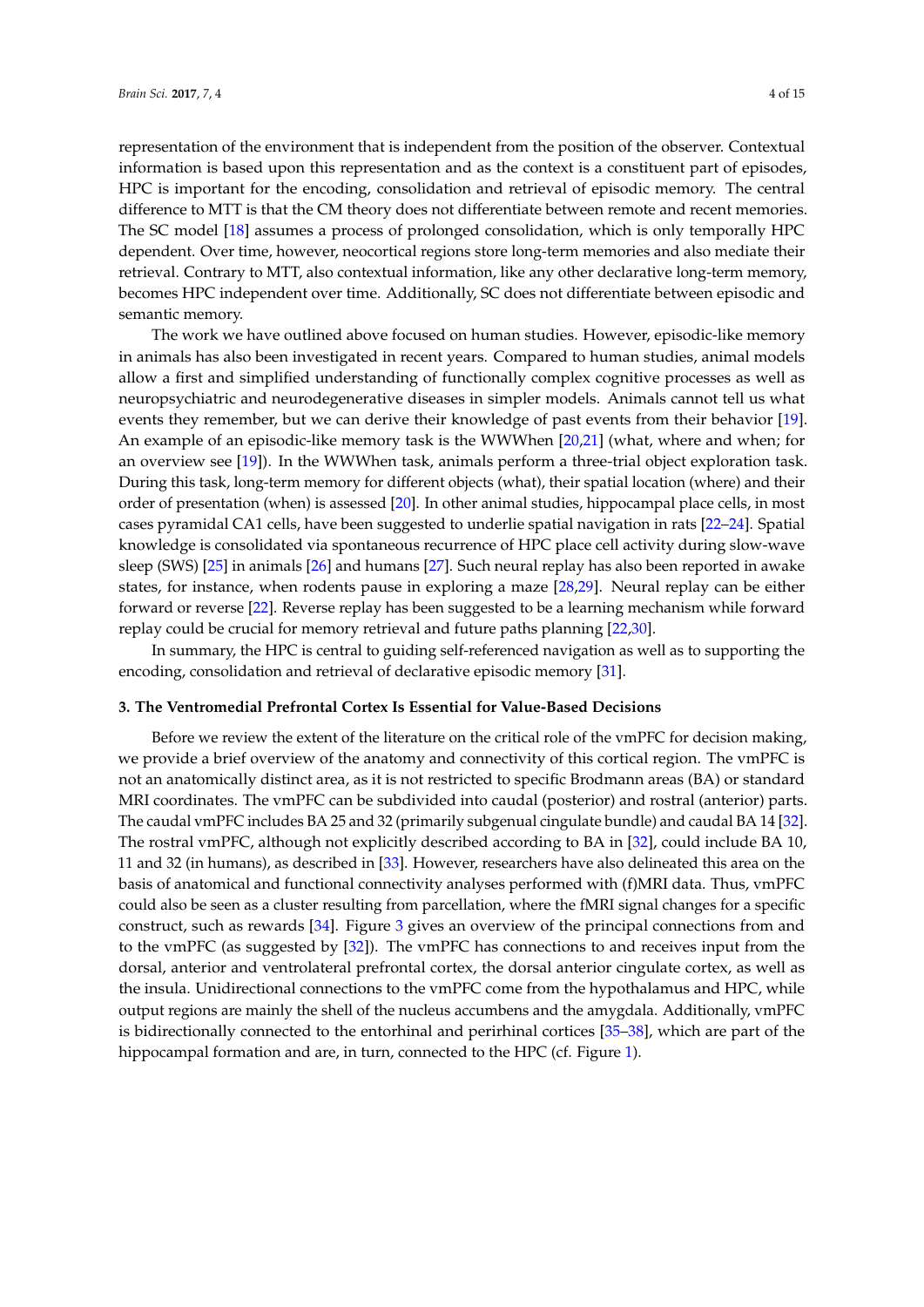<span id="page-4-0"></span>

**Figure 3.** Principal connections from and to the ventromedial prefrontal cortex (vmPFC) adapted from [\[32\]](#page-11-8). dACC = dorsal anterior cingulate cortex; ERC = entorhinal cortex; PRC = perirhinal cortex; NAccS = nucleus accumbens shell; HPC = hippocampus.

A wealth of research in cognitive neuroscience over the last three decades has established the vmPFC as a core brain structure for value-based decision making [\[39](#page-11-13)[–41\]](#page-11-14). First of all, lesions to the vmPFC lead to various decrements in decision making abilities, including learning from reward and punishment [\[42\]](#page-11-15), making transitive choices [\[43\]](#page-11-16), making future-oriented decisions [\[44\]](#page-11-17), or directing attention towards reward-predicting information [\[45\]](#page-11-18). Neuroimaging studies have established a remarkably strong coupling between activity in vmPFC (and ventral striatum) and the subjective value of available choice options or any presented stimuli in general [\[46](#page-11-19)[–49\]](#page-12-0) (for reviews/meta-analyses, see [\[41,](#page-11-14)[50\]](#page-12-1)). This has led to the neuroeconomic proposal of a common currency for the vmPFC: in order to allow value-based comparisons between any form of putatively incommensurable choice options (e.g., a choice between buying a car or having a trip around the world), the subjective value of each option is translated into the common currency of vmPFC activation, so that the option with the highest subjective value can be identified by means of the neural vmPFC signal [\[51\]](#page-12-2). Interestingly, a recent review article suggests that the vmPFC may receive memory-related information from the HPC in order to estimate the subjective value of options that have been experienced in the past [\[2\]](#page-10-1). Importantly, the authors of this review article argue that this HPC-vmPFC communication should underlie value-based decision making, even when choice options are directly visible and do not have to be (explicitly) retrieved from memory.

In contrast to the widely accepted view of the vmPFC as representing subjective value, it is still a matter of debate whether the vmPFC also processes the decision itself. In other words, does the vmPFC represent the value of options and transfers this information to downstream areas that select the best option via a dynamic comparison process, or does this dynamic comparison process take place in the vmPFC itself? Some studies, including single-unit recording studies in non-human primates, have identified activation patterns in vmPFC that are best accounted for by assuming comparison-like mechanisms such as evidence accumulation or mutual inhibition [\[52](#page-12-3)[–54\]](#page-12-4). Other work points to the dorsomedial PFC, including the anterior cingulate cortex and the pre-supplementary motor area (pre-SMA), as a potential downstream area that receives information from the vmPFC in order to select among the available choice options [\[55–](#page-12-5)[57\]](#page-12-6). The diversity of choice-related impairments that are caused by lesions to the vmPFC (see above) seems to favor the former account. On the other hand, it is well established that decision making is not processed in a strictly serial manner by the brain (i.e., identification of choice options  $\rightarrow$  representation of values  $\rightarrow$  comparison of values  $\rightarrow$  execution of an action), and that even purportedly motor-related areas such as pre-SMA or the primary motor cortex play an active role during the choice process [\[56](#page-12-7)[,58](#page-12-8)[–60\]](#page-12-9).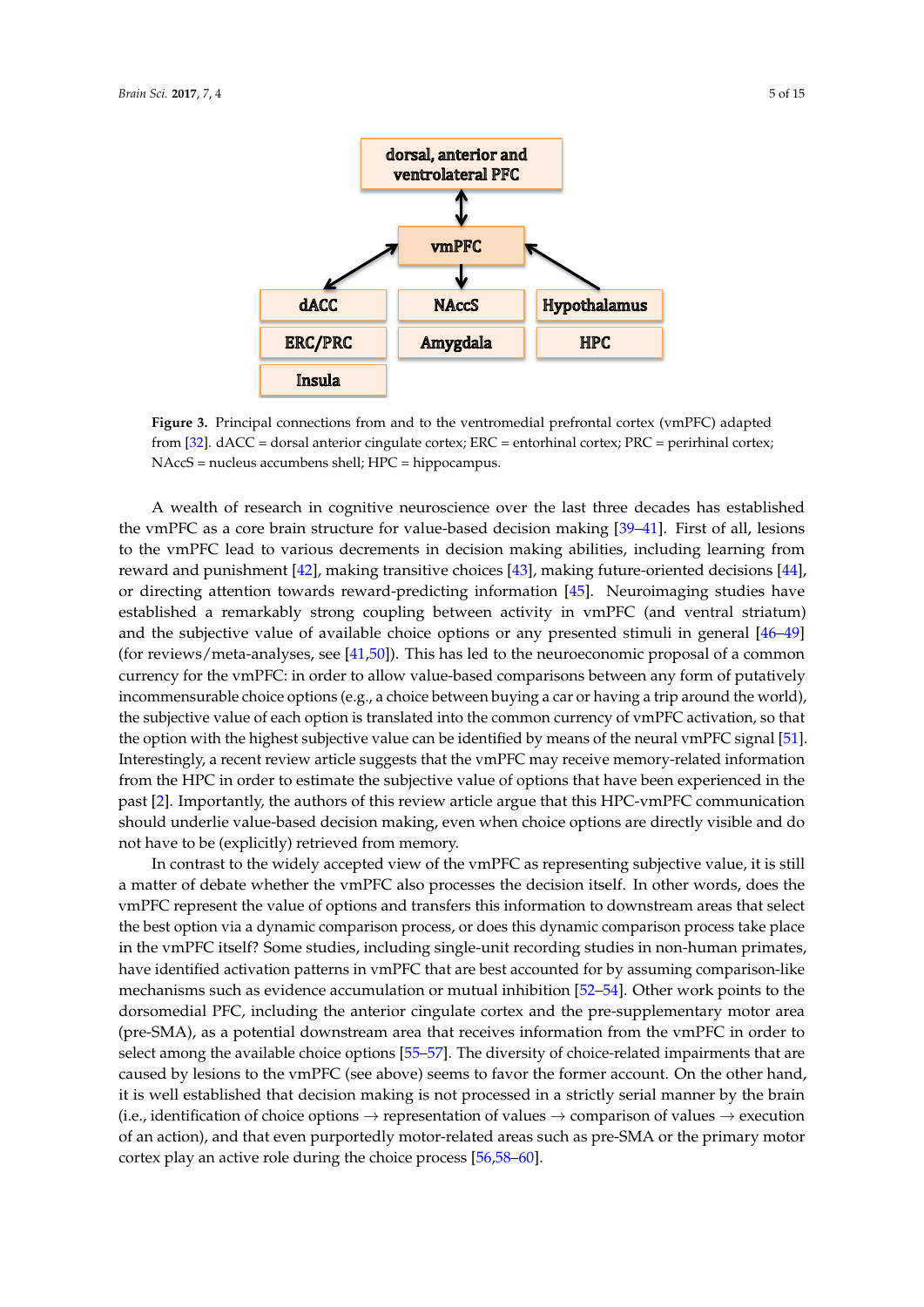On a related note, a large number of behavioral studies  $[61–63]$  $[61–63]$  and a few neuroimaging experiments [\[64–](#page-12-12)[67\]](#page-12-13) have shown converging evidence that valuation and choice processes cannot be separated from each other. This is because the relative choice probabilities of two options depend on the presence of other options in the choice set, a phenomenon denoted as context effect. Such effects imply that the brain does not assess option values independently from each other before starting the choice process, but that valuation and choice mechanisms must be intertwined. With respect to the vmPFC's role in value-based decision making, it remains open whether context effects lend further evidence for a common valuation and choice mechanism within vmPFC, or whether bi-directional interactions between vmPFC and downstream areas could also account for them. Figure [4](#page-5-0) provides a schematic overview of the core features of value-based decision making and the associated brain regions.

<span id="page-5-0"></span>

**Figure 4.** Value-based decision making in the human brain. The central features of a value-based decision are outlined on the **left**; associated brain regions are listed on the **right**. The bidirectional arrows between valuation and choice as well as choice and action selection indicate that these mechanisms are not processed in a strictly serial and independent manner and may even be computed within a single brain region. vmPFC = ventromedial prefrontal cortex, dmPFC = dorsomedial prefrontal cortex, ACC = anterior cingulate cortex, HPC = hippocampus, pre-SMA = pre-supplementary motor area.

#### **4. Hippocampal-Prefrontal Interactions in Episodic Memory and Decision Making**

In recent years, researchers have started to investigate the interplay of HPC and vmPFC in several related contexts, such as retrieval-mediated learning [\[68\]](#page-12-14), learning and choosing based on conceptual (episodic) knowledge [\[69\]](#page-12-15), deliberative decision-making [\[70\]](#page-12-16) or memory-based preferential choices [\[71\]](#page-13-0). Although more and more research focuses on the connections between these two regions, the neural mechanism underlying the coordinated action of HPC and PFC are still unclear [\[72\]](#page-13-1). In this chapter, we present two methods used to measure the neural mechanisms underlying the coupling between HPC and PFC. The first method employs coherence of theta- and gamma band oscillations, and the second method performs dynamic causal modeling of fMRI data. We then present theories and frameworks that were inspired by the results obtained from these connectivity studies. They include the differentiation between HPC and PFC concerning their roles as well as memory as a process of schema creation vs. integration.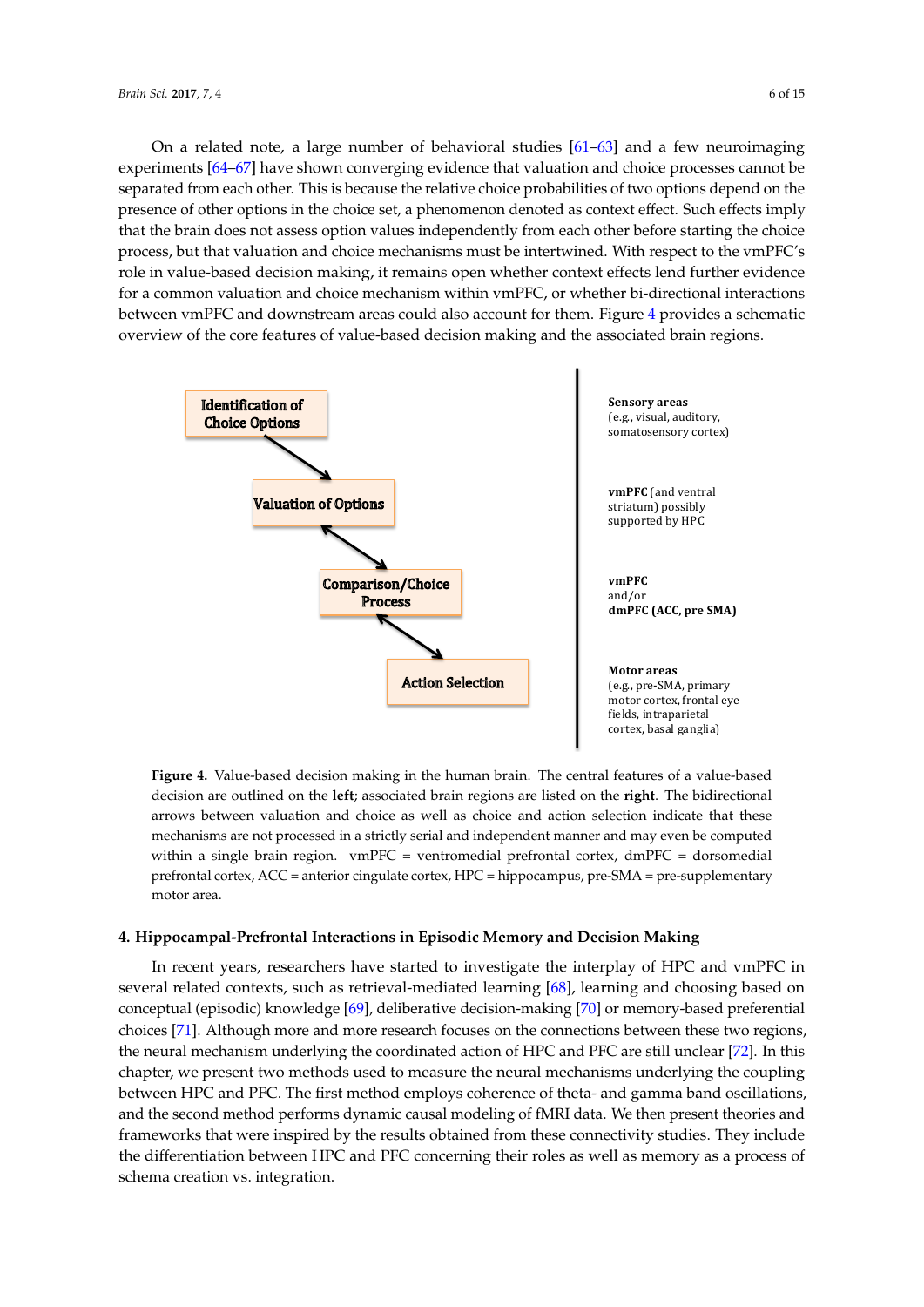The first method used to investigate the coupling between HPC and PFC is the phase coherence of oscillations across specific frequency ranges. Those oscillations are usually measured with magneto encephalography (MEG) and local field potentials (LFP) in humans and non-human animals, respectively. Hippocampal theta-band (5–10 Hz in [\[73\]](#page-13-2) or 4–8 Hz in [\[74\]](#page-13-3)) oscillations [\[75\]](#page-13-4) have been reported to be associated with (spatial) learning and memory consolidation in rats [\[73](#page-13-2)[,76\]](#page-13-5). Theta-band synchrony with prefrontal regions has been investigated in several rodent studies concerning memory (for a review, see [\[77\]](#page-13-6)) as well as in human decision making [\[74\]](#page-13-3). Hippocampal–prefrontal gamma-band (low: 35–55 Hz, high: 65–90 Hz) oscillations synchrony has been also linked to spatial learning and memory [\[78\]](#page-13-7). Recent research indicates that gamma and theta oscillations might not be independent from each other. In fact, gamma oscillations recorded in neocortical areas appear to be biased by hippocampal theta oscillations via cross-frequency coupling [\[79\]](#page-13-8). The authors explain this biasing effect by the "reciprocal information transfer" [\[79\]](#page-13-8): The recipient brain structure temporally biases activity in the source structure, and, as a consequence, the recipient structure can receive information more effectively. However, a demonstration of causality between oscillations coherence and cognitive processes (e.g., memory or decision making) is still missing [\[72\]](#page-13-1). Consequently, the measurement of oscillation coherence is a promising method but needs further specifications in order to provide evidence for a causal role of those oscillations in mediating cognitive processes.

The second method investigating HPF-PFC coupling has been used in a recent fMRI study [\[71\]](#page-13-0), where Gluth and colleagues studied how people make decisions about options that are not directly visible but have to be retrieved from memory. Participants learned associations between choice options (food snacks) and locations on the screen and then decided between two options based on their locations. The authors found that memory exerts a bias on value-based decisions, that is, options that were better remembered were preferred even if their subjective value was comparatively low. Dynamic Causal Modeling (DCM) [\[80\]](#page-13-9) of the fMRI data, a technique that allows measuring the extent and direction of effective connectivity between distant brain regions, revealed that the coupling from HPC to vmPFC was not only important for processing memory-based decisions in general but also for mediating the memory bias. Figure [5](#page-6-0) shows the most likely DCM network of effective connectivity between HPC and vmPFC. The strength of HPC-vmPFC coupling was dependent on whether participants chose the better remembered snack or not.

<span id="page-6-0"></span>

**Figure 5.** Effective connectivity in preferential choices from memory. **Left**: the most likely Dynamic Causal Model with connection strengths  $("++" =$  positive at  $p < 0.01$ ; " $++" =$  positive at *p* < 0.001); **right**: the connection from hippocampus to ventromedial prefrontal cortex (circled) was only significantly positive when participants chose the better remembered snack. Error bars represent 95% confidence intervals (adapted with permission from [\[71\]](#page-13-0)).

Based on the findings from these studies on the functional neural coupling between HPC and PFC, different theories and frameworks have been put forward. First of all, Shin and Jadhav [\[72\]](#page-13-1) conclude that the bidirectional flow of memory-related information between HPC and PFC supports memory formation (consolidation), contextual memory retrieval and memory-guided decisions. Specifically,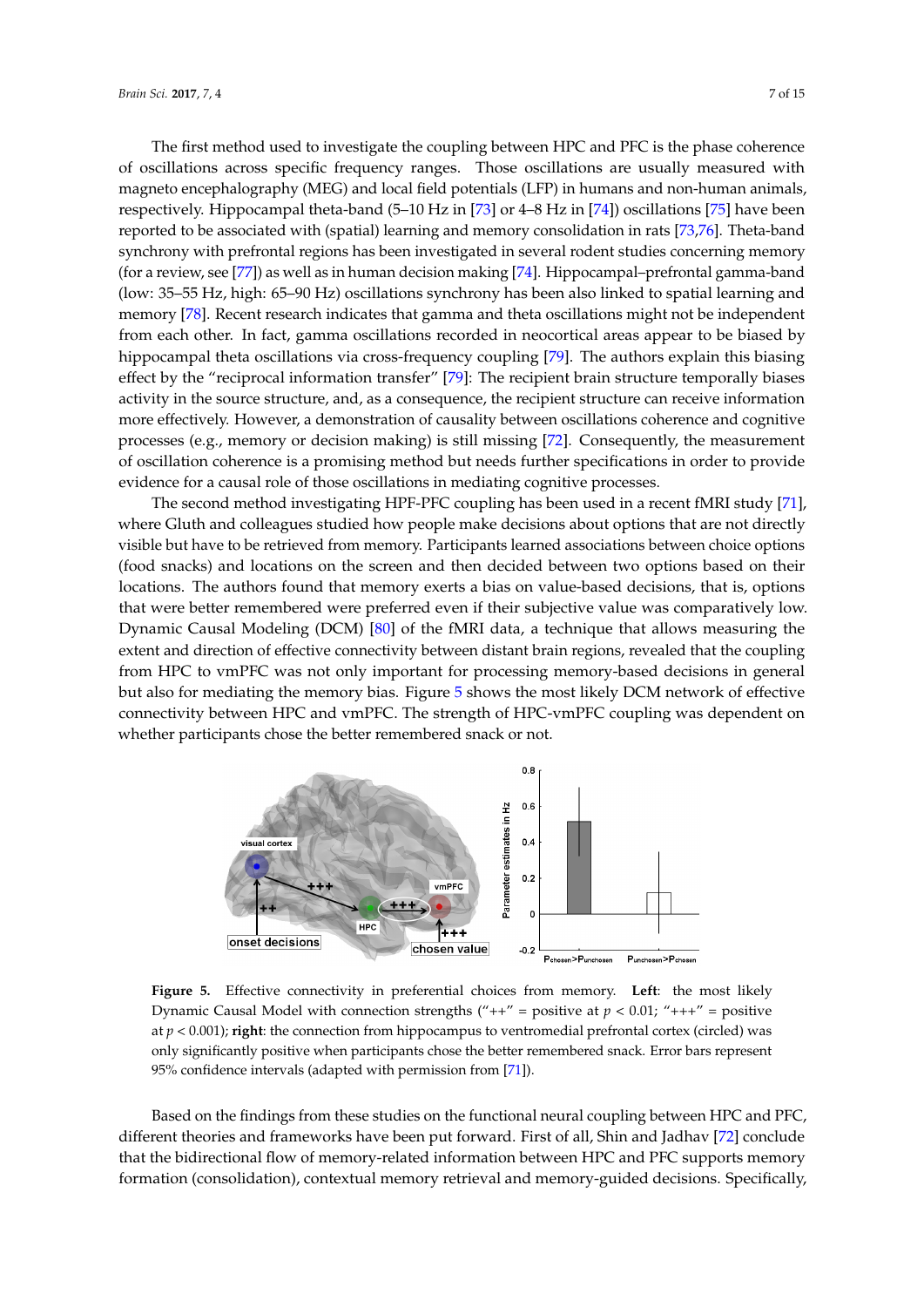the insights from neural connectivity analyses seem to strengthen the hypothesis of a role differentiation between PFC and HPC, where HPC is mainly involved in memory encoding while the PFC is more engaged during memory retrieval [\[81](#page-13-10)[,82\]](#page-13-11). Accordingly, during the consolidation process, the vmPFC is supposed to take over the role of HPC making the stored events more accessible to the PFC [\[83,](#page-13-12)[84\]](#page-13-13). This view clearly opposes the previously presented MTT, stating that contextual information will always be kept in the HPC [\[16\]](#page-10-15) but supports more the account of SC [\[15\]](#page-10-14). Moreover, a recent review [\[85\]](#page-13-14) suggests that vmPFC is similar to a control instance, as it selects the appropriate memory for a specific context, and then controls the retrieval of the detailed memories in the HPC (context-guided retrieval). This explanation is reminiscent of the classical view of PFC as "central executive". In addition, vmPFC may not be crucial only at the end of consolidation but already during earlier stages of learning, e.g., in the development of schemata. According to Piaget [\[86\]](#page-13-15), a schema is a structured mental representation of related associations. Preston and Eichenbaum [\[85\]](#page-13-14) reviewed the interplay of HPC and PFC in memory concluding that vmPFC and HPC interact during schema formation (encoding), consolidation and expression (retrieval). Furthermore, it has been suggested that only new events overlapping with previous experiences need the interplay of HPC and vmPFC. This is the case for items learned according to the association inference paradigm: in this paradigm, a first association between two items is learned (A-B, e.g., the pair ball-hat), and then a second association is learned that includes a known and a new item (B-C, e.g., the pair hat-fork). The schema A-B-C refers to the fact that the three items ball-hat-fork belong to the same group. During the stage of schema formation, the strategic roles of vmPFC and of the vmPFC-PC coupling come into play. After having learned the schema, subjects can infer that A-C (i.e., ball-fork) also belongs to the same group although they were never shown together. In contrast, if events do not overlap, HPC may integrate the memories predominantly alone (resulting in a lower vmPFC-HPC coupling). This would be the case when, for example, we learn two completely new and independent associations like A-B and C-D, for which we have no previous knowledge. The previously described processes can be linked to the classical concepts of assimilation and accommodation [\[85\]](#page-13-14) introduced by Piaget, who also shaped the definition of a schema [\[86\]](#page-13-15).

Finally, also derived from findings showing evidence for a neural mechanism underlying the connectivity between HPC and PFC, Wang and colleagues proposed a framework for understanding cognitive and/or behavioral choices [\[87\]](#page-13-16). The framework is called Covert Rapid Action-Memory Simulation (CRAMS) [\[87\]](#page-13-16) and states that covert memory processing of HPC interacts with action-generation processing of PFC in order to arrive at memory-guided choices with little effort. The term "covert" indicates that this process can take place without conscious awareness (implicitly and automatically) and this is consequently the reason why the process is also "rapid". This framework aims to explain the mechanism underlying difficult decisions, that is, decisions where the options appear to have the same outcome value. In those situations where a response conflict arises, PFC provides the HPC with possible plans for action via CRAMS. In other words, first the possible actions are simulated (lateral PFC), and then covert memory is retrieved (HPC) and finally evaluated (medial PFC). This process is repeated until a goal threshold is reached. Afterwards, the action can be performed, and a choice is made (motor systems). Interestingly, the CRAMS model is in accordance with the above mentioned notion that HPC-dependent memory retrieval should be relevant even in value-based decisions that do not require an explicit recall of information from the past [\[2\]](#page-10-1). However, it is widely acknowledged that not only PFC but also HPC contributes to imaging future events [\[88–](#page-13-17)[91\]](#page-13-18). As far as we know, the CRAMS framework does not account for those findings. Indeed, the fact that HPC may simulate the past and/or the future could represent an important extension to this framework. Additionally, the CRAMS model is currently only a theoretical framework and needs specific empirical testing in order to be able to relate a specific region to a distinct function.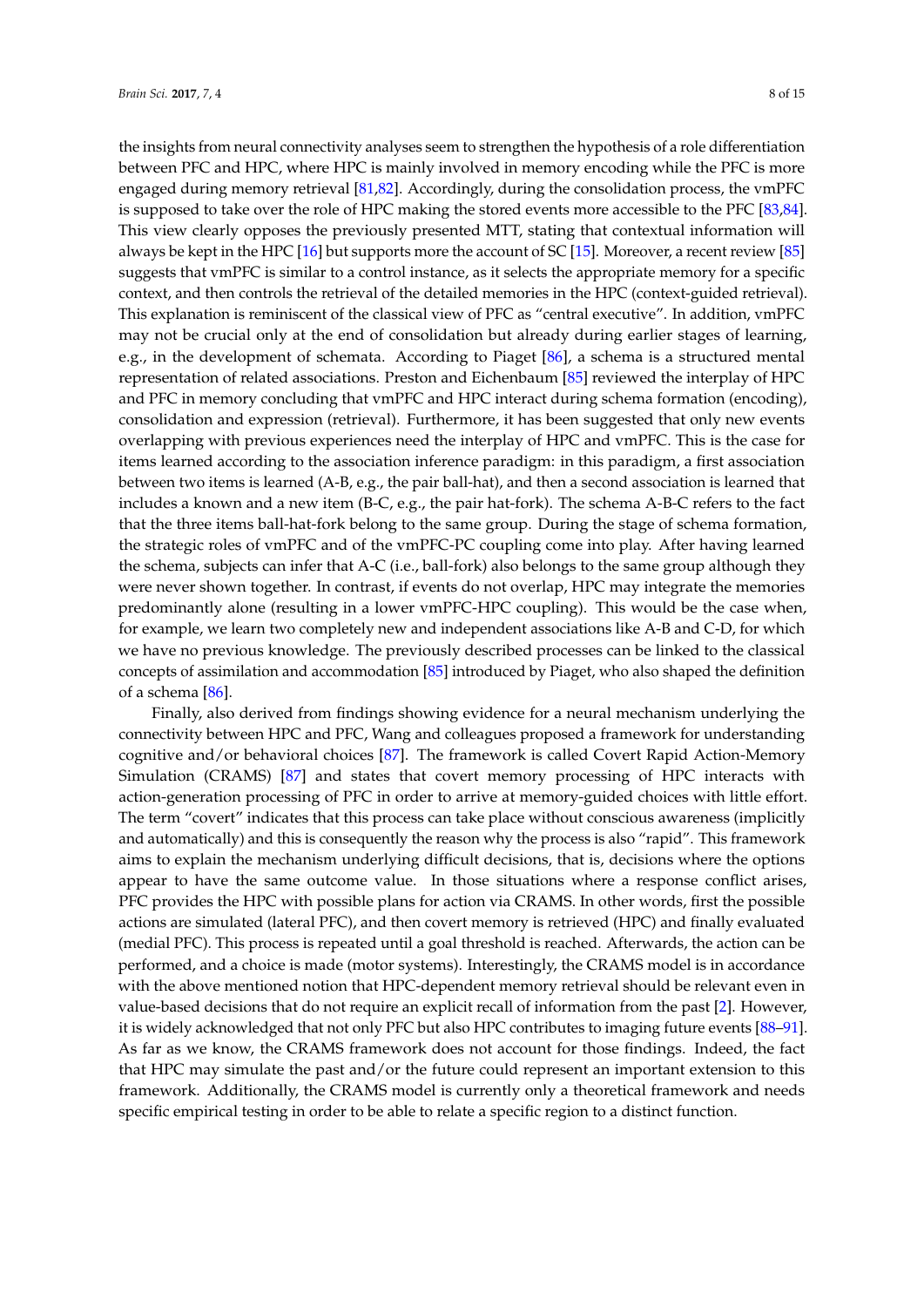## **5. Open Questions and Tentative Predictions for Future Studies on the Interplay of Value-Based Decisions Making and Episodic Memory**

Even though the findings of HPC-vmPFC interactions outlined in the previous chapter are remarkable and promising, we are still far away from having a clear picture of how exactly they work together in enabling memory-based decision making. So far, the studies differ greatly with respect to their research questions, methodologies, and interpretations of the data. In fact, researchers even refer to different things when they speak of "memory-based decisions". In contrast to our definition (see Section [1\)](#page-0-0), this term is sometimes used to refer to decisions about memory, that is, whether a currently presented stimulus has been encountered before or not (old vs. new) [\[92\]](#page-13-19). In the following, however, we will focus on value-based decisions that require the retrieval of information from memory [\[71\]](#page-13-0), that is, decisions about (memory-based) preferences and not about memory itself (for a definition of the different concepts see the Section [1\)](#page-0-0). The goal of the present chapter is to identify relevant open questions and to make some tentative predictions of how HPC and vmPFC interact with respect to memory-based decision making by a critical appraisal of what we already know and what we do not know in this regard.

#### *5.1. Question 1: What Is the Neural Code That Underlies Memory-Based Decisions?*

As outlined in the previous chapter, there is ample evidence that HPC-vmPFC interactions rely on the coherence of low-frequency (i.e., theta-band) long-range neural oscillations. The study by Guitart-Masip and colleagues [\[74\]](#page-13-3) indicates that such a synchronization of neural signals in the theta-band may also underlie memory-based decisions. However, the task paradigm employed in this study is not a pure episodic memory task but has typical reinforcement learning features. Hence, it remains open whether theta-band oscillations between HPC and vmPFC are critical in decisions that are based on retrieving episodic memory content, and also whether these oscillations are generally beneficial for making accurate decisions [\[69,](#page-12-15)[74\]](#page-13-3) or whether they might bias decisions toward better memorized choice options [\[71\]](#page-13-0). The use of the MEG technique together with source reconstruction methods will be crucial for answering these questions.

Additionally, Guitart-Masip and colleagues [\[74\]](#page-13-3) reported no significant effects of reward, punishment or their interaction on the low-frequency coupling between HPC and vmPFC. This result is not in line with the DCM results of Gluth et al. [\[71\]](#page-13-0) and is also difficult to reconcile with accumulating evidence for value-based signals in HPC (see Question 4 below). Again, such discrepancies might be due to the fact that different tasks do or do not contain reinforcement learning elements. Hence, it will be important to employ similar experimental paradigms with different neuroimaging techniques such as fMRI and MEG in the future.

#### *5.2. Question 2: How Can We Bring Schema-Related and Choice-Related HPC–vmPFC Interactions Together?*

Hippocampal-vmPFC interactions seem to lie at the heart of both enabling complex inferential memory associations [\[68\]](#page-12-14) as well as mediating value-based decisions from memory [\[71\]](#page-13-0), but how can we bring these two findings together? A possible answer could be that an increased HPC–vmPFC coupling enables a richer representation of (choice-relevant) past events so that decision making is altered on a qualitative level. For example, if a currently visible cue A (e.g., a deck of cards) triggers only a direct association with another event B (e.g., gambling in a casino) that has been linked to A in the past, the decision to engage in an action might differ as compared to when an (HPC–vmPFC coupling dependent) indirect association from A via B to C (e.g., the loss of money) is also triggered.

Importantly, the associations created in the example above are of personal value to the participants. In the study of Zeithamova and colleagues [\[68\]](#page-12-14), however, the association task included different images with assumed neutral valence, such as common objects and outdoor scenes. An additional valence-rating task could provide information about whether the images are really perceived as neutral. Alternatively, pictures from the International Affective Picture System (IAPS) [\[93\]](#page-13-20), for which arousal and valence information is available, could be used in such memory- and schema-based task.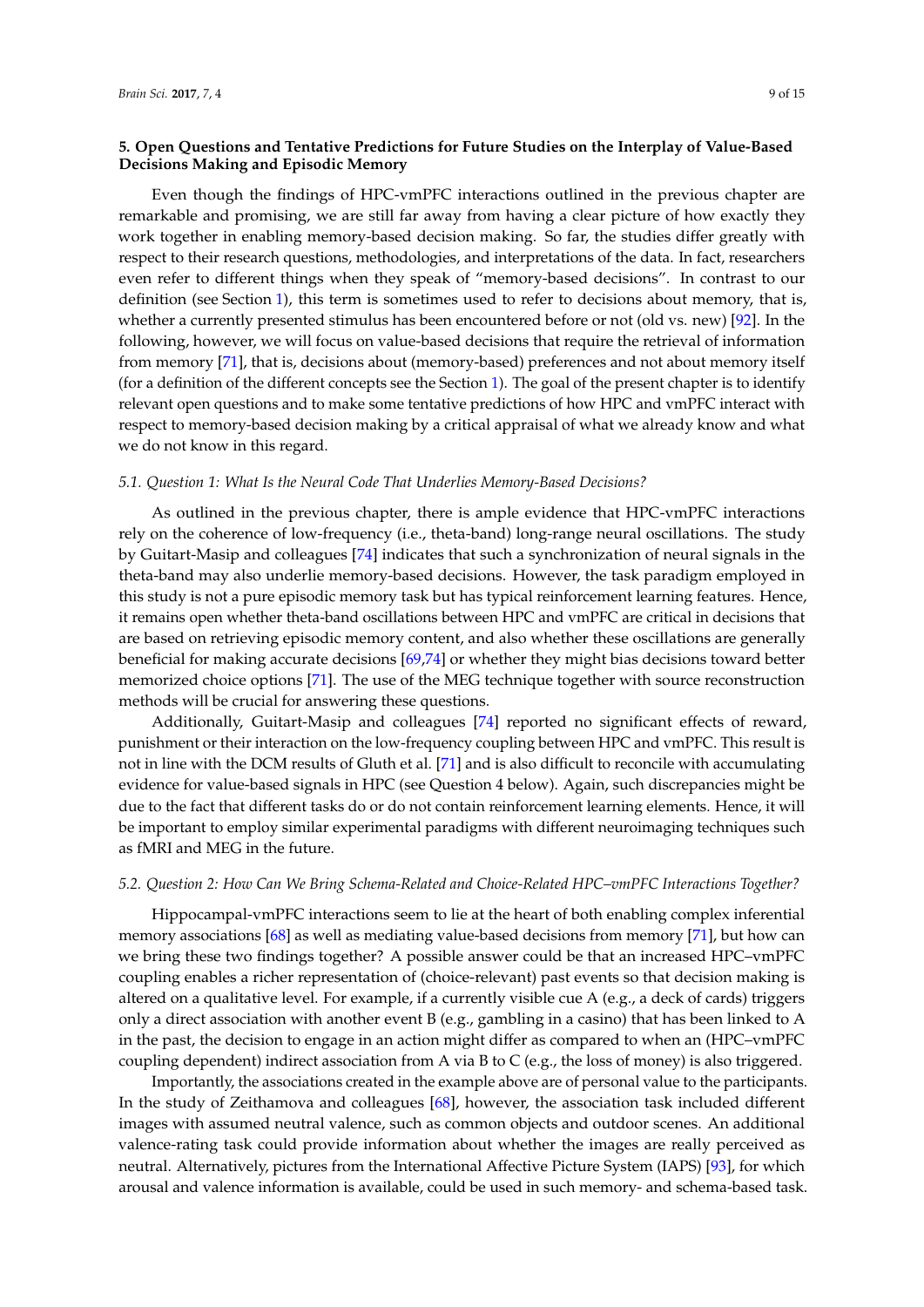The general point that we want to make here is that "memory researchers" should be aware of the fact that the vmPFC, one of the brain regions they are (currently) interested in, is very sensitive to value-related information (which might also be true for the HPC; see Question 4 below). This has to be taken into account to avoid confounding effects and misinterpretations. On the other hand, "decision-making researchers" should be aware of the fact that different choice options might easier or harder to store into and retrieve from memory (e.g., [\[71\]](#page-13-0)).

#### *5.3. Question 3: What Is the Direction of HPC–vmPFC Connectivity?*

For the connectivity analysis in [\[71\]](#page-13-0), DCM was applied which (in contrast to methods such as psycho-physiological interactions) allows identifying the direction of the information flow from one brain region to another. The authors tested different potential circuits with connections from HPC to vmPFC, from vmPFC to HPC, and bidirectional connections, and found the first circuit (i.e., from HPC to vmPFC) to provide the best account of the data. Interestingly, context-guided retrieval of memory as in the processing of mental schemata has been hypothesized to instead rely on the vmPFC impacting on activation in the HPC [\[85\]](#page-13-14). Therefore, it is tempting to speculate that the direction of HPC-vmPFC coupling can dissociate between the processes of retrieving information from memory to guide decision making and the process of constructing complex memory representations. Accordingly, it will be important for future studies to apply methods such as DCM (which is not only applicable to fMRI but also to MEG) that allow identifying in which way HPC and vmPFC communicate with each other.

#### *5.4. Question 4: Does the HPC Represent Subjective Value?*

The common view is that the vmPFC (perhaps together with the ventral striatum) represents subjective value, while HPC is crucial for episodic memory. Some studies, however, found an activation in HPC during the encoding of subjective value [\[47](#page-11-20)[,71](#page-13-0)[,94](#page-13-21)[–96\]](#page-14-0). A question that arises here is how the HPC can access value information. Two possibilities have been proposed [\[94\]](#page-13-21): on the one hand, the HPC may receive these information via its connections with vmPFC/ventral striatum and is thus only indirectly linked to value computation; alternatively, the HPC might play a direct role in value processing. Importantly, most studies that reported strong correlates of subjective value in HPC employed an experimental paradigm that requires people or animals to rely on spatial memory for making good decisions [\[71,](#page-13-0)[95,](#page-14-1)[97,](#page-14-2)[98\]](#page-14-3). Hence, we speculate that a putative direct value-coding function of HPC may be restricted to spatial memory demands. This hypothesis could be tested by modulating spatial vs. non-spatial episodic memory demands within the same task.

On a more general note, we want to repeat our appeal to researchers in the two fields of episodic memory and value-based decision making that they should be aware of the fact that they are studying interrelated constructs that rely on interrelated brain regions. We hope that reviews such as the present article will help to sensitize researchers of both fields that their findings may sometimes be easier and better explained by referring to these relationships of memory and decision making rather than by strictly staying within the theories of a single domain of research.

#### **6. Conclusions**

In the present review article, we have reviewed the classical views concerning the roles of HPC and vmPFC in episodic memory and value-based decision making, respectively, and we highlighted various methods and theories concerning the interplay of HPC and vmPFC. Based on our emerging knowledge about the cross-talk of these brain areas, we proposed several directions for future research. In our opinion, designing studies that address those questions will lead to a clearer picture of the reasons why and the circumstances in which HPC and vmPFC interact in processing memory and decision making. Methods that allow joint measurements of HPC and vmPFC activity as well as their connectivity profile, such as MEG and fMRI, will be of extraordinary importance for this endeavor.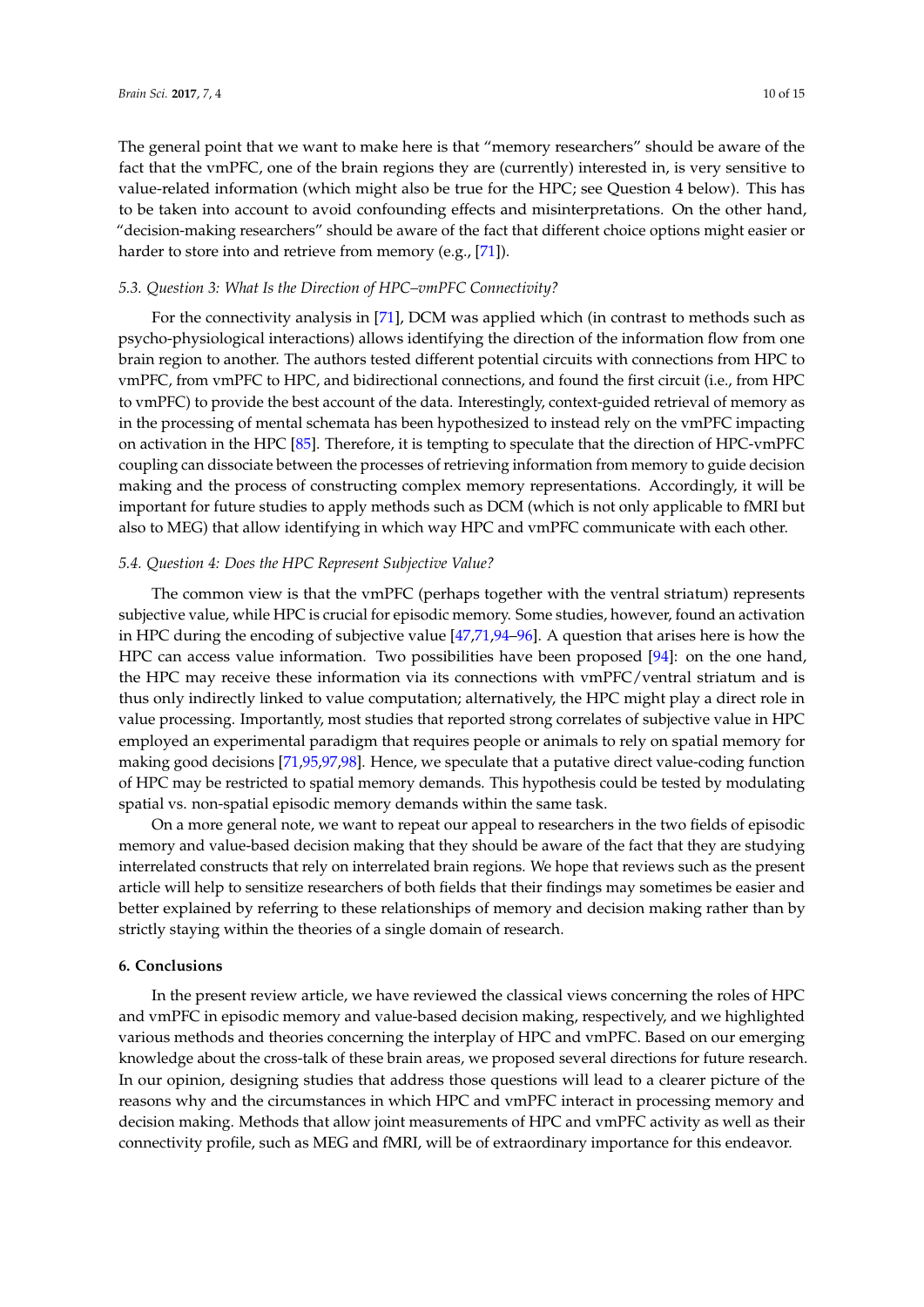**Author Contributions:** R.A.W. and S.G. conceived and wrote the paper together.

**Conflicts of Interest:** The authors declare no conflict of interest.

# **References**

- <span id="page-10-0"></span>1. US National Library of Medicine National Institutes of Health. Available online: [https://www.ncbi.nlm.nih.](https://www.ncbi.nlm.nih.gov/pubmed) [gov/pubmed](https://www.ncbi.nlm.nih.gov/pubmed) (accessed on 13 September 2016).
- <span id="page-10-1"></span>2. Shadlen, M.N.; Shohamy, D. Decision making and sequential sampling from memory. *Neuron* **2016**, *90*, 927–939. [\[CrossRef\]](http://dx.doi.org/10.1016/j.neuron.2016.04.036) [\[PubMed\]](http://www.ncbi.nlm.nih.gov/pubmed/27253447)
- <span id="page-10-2"></span>3. Simons, J.S.; Spiers, H.J. Prefrontal and medial temporal lobe interactions in long-term memory. *Nat. Rev. Neurosci.* **2003**, *4*, 637–648. [\[CrossRef\]](http://dx.doi.org/10.1038/nrn1178) [\[PubMed\]](http://www.ncbi.nlm.nih.gov/pubmed/12894239)
- <span id="page-10-3"></span>4. Milner, B.; Squire, L.R.; Kandel, E.R. Cognitive neuroscience review and the study of memory. *Neuron* **1998**, *20*, 445–468. [\[CrossRef\]](http://dx.doi.org/10.1016/S0896-6273(00)80987-3)
- <span id="page-10-4"></span>5. Scoville, W.B.; Milner, B. Loss of recent memory after bilateral hippocampal lesions. *J. Neurol. Neurosurg. Psychiatry* **1957**, *20*, 11–21. [\[CrossRef\]](http://dx.doi.org/10.1136/jnnp.20.1.11) [\[PubMed\]](http://www.ncbi.nlm.nih.gov/pubmed/13406589)
- <span id="page-10-5"></span>6. Zola-Morgan, S.; Squire, L.R.; Amaral, D.G. Human amnesia and the medial temporal region: Enduring memory impairment following a bilateral lesion limited to field CA1 of the hippocampus. *J. Neurosci.* **1986**, *6*, 2950–2967. [\[CrossRef\]](http://dx.doi.org/10.1093/neucas/2.4.259-aw) [\[PubMed\]](http://www.ncbi.nlm.nih.gov/pubmed/3760943)
- <span id="page-10-6"></span>7. Vargha-Khadem, F.; Gadian, D.G.; Watkins, K.E. Differential effects of early hippocampal pathology on episodic and semantic memory. *Science* **1997**, *277*, 376–380. [\[CrossRef\]](http://dx.doi.org/10.1126/science.277.5324.376) [\[PubMed\]](http://www.ncbi.nlm.nih.gov/pubmed/9219696)
- <span id="page-10-7"></span>8. Eichenbaum, H.; Yonelinas, A.P.; Ranganath, C. The medial temporal lobe and recognition memory. *Annu. Rev. Neurosci.* **2007**, *30*, 123–152. [\[CrossRef\]](http://dx.doi.org/10.1146/annurev.neuro.30.051606.094328) [\[PubMed\]](http://www.ncbi.nlm.nih.gov/pubmed/17417939)
- <span id="page-10-8"></span>9. Bernard, F.A.; Bullmore, E.T.; Graham, K.S.; Thompson, S.A.; Hodges, J.R.; Fletcher, P.C. The hippocampal region is involved in successful recognition of both remote and recent famous faces. *Neuroimage* **2004**, *22*, 1704–1714. [\[CrossRef\]](http://dx.doi.org/10.1016/j.neuroimage.2004.03.036) [\[PubMed\]](http://www.ncbi.nlm.nih.gov/pubmed/15275926)
- <span id="page-10-9"></span>10. Gold, J.J.; Smith, C.N.; Bayley, P.J.; Shrager, Y.; Brewer, J.B.; Stark, C.E.L.; Hopkins, R.O.; Squire, L.R. Item memory, source memory, and the medial temporal lobe: Concordant findings from fMRI and memory-impaired patients. *Proc. Natl. Acad. Sci. USA* **2006**, *103*, 9351–9356. [\[CrossRef\]](http://dx.doi.org/10.1073/pnas.0602716103) [\[PubMed\]](http://www.ncbi.nlm.nih.gov/pubmed/16751272)
- <span id="page-10-10"></span>11. Squire, L.R.; Wixted, J.T.; Clark, R.E. Recognition memory and the medial temporal lobe: A new perspective. *Nat. Rev. Neurosci.* **2007**, *8*, 872–883. [\[CrossRef\]](http://dx.doi.org/10.1038/nrn2154) [\[PubMed\]](http://www.ncbi.nlm.nih.gov/pubmed/17948032)
- <span id="page-10-11"></span>12. Bor, D.; Duncan, J.; Wiseman, R.J.; Owen, A.M. Encoding strategies dissociate prefrontal activity from working memory demand. *Neuron* **2003**, *37*, 361–367. [\[CrossRef\]](http://dx.doi.org/10.1016/S0896-6273(02)01171-6)
- <span id="page-10-12"></span>13. Unsworth, N.; Brewer, G.A.; Spillers, G.J. Working memory capacity and retrieval from long-term memory: The role of controlled search. *Mem. Cognit.* **2013**, *41*, 242–254. [\[CrossRef\]](http://dx.doi.org/10.3758/s13421-012-0261-x) [\[PubMed\]](http://www.ncbi.nlm.nih.gov/pubmed/23055120)
- <span id="page-10-13"></span>14. Nadel, L.; Moscovitch, M. Memory consolidation, retrograde amnesia and the hippocampal complex. *Curr. Opin. Neurobiol.* **1997**, *7*, 217–227. [\[CrossRef\]](http://dx.doi.org/10.1016/S0959-4388(97)80010-4)
- <span id="page-10-14"></span>15. Moscovitch, M.; Nadel, L.; Winocur, G.; Gilboa, A.; Rosenbaum, R.S. The cognitive neuroscience of remote episodic, semantic and spatial memory. *Curr. Opin. Neurobiol.* **2006**, *16*, 179–190. [\[CrossRef\]](http://dx.doi.org/10.1016/j.conb.2006.03.013) [\[PubMed\]](http://www.ncbi.nlm.nih.gov/pubmed/16564688)
- <span id="page-10-15"></span>16. Winocur, G.; Moscovitch, M. Memory transformation and systems consolidation. *J. Int. Neuropsychol. Soc.* **2011**, *17*, 766–780. [\[CrossRef\]](http://dx.doi.org/10.1017/S1355617711000683) [\[PubMed\]](http://www.ncbi.nlm.nih.gov/pubmed/21729403)
- <span id="page-10-16"></span>17. O'keefe, J.; Nadel, L. *The Hippocampus as a Cognitive Map*; Oxford University Press: Oxford, MS, USA, 1978.
- <span id="page-10-17"></span>18. Dudai, Y. The neurobiology of consolidations, or, how stable is the engram? *Annu. Rev. Psychol.* **2004**, *55*, 51–86. [\[CrossRef\]](http://dx.doi.org/10.1146/annurev.psych.55.090902.142050) [\[PubMed\]](http://www.ncbi.nlm.nih.gov/pubmed/14744210)
- <span id="page-10-18"></span>19. Binder, S.; Dere, E.; Zlomuzica, A. A critical appraisal of the what-where-when episodic-like memory test in rodents: Achievements, caveats and future directions. *Prog. Neurobiol.* **2015**, *130*, 71–85. [\[CrossRef\]](http://dx.doi.org/10.1016/j.pneurobio.2015.04.002) [\[PubMed\]](http://www.ncbi.nlm.nih.gov/pubmed/25930683)
- <span id="page-10-19"></span>20. Dere, E.; Huston, J.P.; De Souza Silva, M.A. Integrated memory for objects, places, and temporal order: Evidence for episodic-like memory in mice. *Neurobiol. Learn. Mem.* **2005**, *84*, 214–221. [\[CrossRef\]](http://dx.doi.org/10.1016/j.nlm.2005.07.002) [\[PubMed\]](http://www.ncbi.nlm.nih.gov/pubmed/16102980)
- <span id="page-10-20"></span>21. Dere, E.; Huston, J.P.; De Souza Silva, M.A. Episodic-like memory in mice: Simultaneous assessment of object, place and temporal order memory. *Brain Res. Protoc.* **2005**, *16*, 10–19. [\[CrossRef\]](http://dx.doi.org/10.1016/j.brainresprot.2005.08.001) [\[PubMed\]](http://www.ncbi.nlm.nih.gov/pubmed/16185914)
- <span id="page-10-21"></span>22. Ambrose, R.E.; Pfeiffer, B.E.; Foster, D.J. Reverse replay of hippocampal place cells is uniquely modulated by changing reward. *Neuron* **2016**, *91*, 1124–1136. [\[CrossRef\]](http://dx.doi.org/10.1016/j.neuron.2016.07.047) [\[PubMed\]](http://www.ncbi.nlm.nih.gov/pubmed/27568518)
- 23. Hok, V.; Chah, E.; Save, E.; Poucet, B. Prefrontal cortex focally modulates hippocampal place cell firing patterns. *J. Neurosci.* **2013**, *33*, 3443–3451. [\[CrossRef\]](http://dx.doi.org/10.1523/JNEUROSCI.3427-12.2013) [\[PubMed\]](http://www.ncbi.nlm.nih.gov/pubmed/23426672)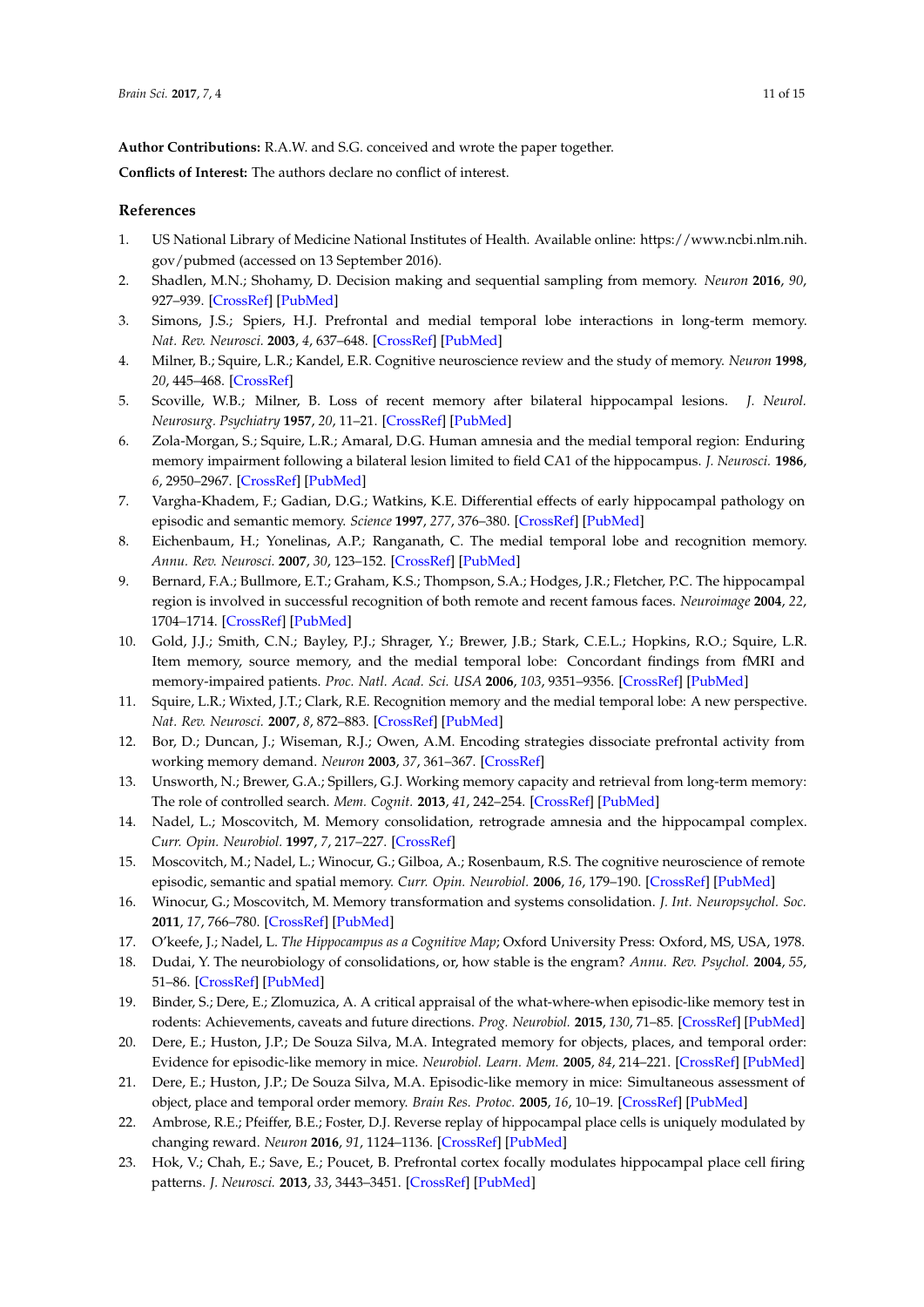- <span id="page-11-0"></span>24. O'Keefe, J. Place units in the hippocampus of the freely moving rat. *Exp. Neurol.* **1976**, *51*, 78–109. [\[CrossRef\]](http://dx.doi.org/10.1016/0014-4886(76)90055-8)
- <span id="page-11-1"></span>25. Squire, L.R.; Genzel, L.; Wisted, J.T.; Morris, R.G.M. Memory consolidation. *Cold Spring Harb. Perspect. Biol.* **2015**, *7*, 1–22. [\[CrossRef\]](http://dx.doi.org/10.1101/cshperspect.a021766) [\[PubMed\]](http://www.ncbi.nlm.nih.gov/pubmed/26238360)
- <span id="page-11-2"></span>26. Wilson, M.; McNaughton, B. Reactivation of hippocampal ensemble memories during sleep. *Science* **1994**, *265*, 676–679. [\[CrossRef\]](http://dx.doi.org/10.1126/science.8036517) [\[PubMed\]](http://www.ncbi.nlm.nih.gov/pubmed/8036517)
- <span id="page-11-3"></span>27. Peigneux, P.; Laureys, S.; Fuchs, S.; Collette, F.; Perrin, F.; Reggers, J.; Phillips, C.; Degueldre, C.; Del Fiore, G.; Aerts, J.; et al. Are spatial memories strengthened in the human hippocampus during slow wave sleep? *Neuron* **2004**, *44*, 535–545. [\[CrossRef\]](http://dx.doi.org/10.1016/j.neuron.2004.10.007) [\[PubMed\]](http://www.ncbi.nlm.nih.gov/pubmed/15504332)
- <span id="page-11-4"></span>28. Davidson, T.J.; Kloosterman, F.; Wilson, M.A. Hippocampal replay of extended experience. *Neuron* **2009**, *63*, 497–507. [\[CrossRef\]](http://dx.doi.org/10.1016/j.neuron.2009.07.027) [\[PubMed\]](http://www.ncbi.nlm.nih.gov/pubmed/19709631)
- <span id="page-11-5"></span>29. Karlsson, M.P.; Frank, L.M. Awake replay of remote experiences in the hippocampus. *Nat. Neurosci.* **2009**, *12*, 913–918. [\[CrossRef\]](http://dx.doi.org/10.1038/nn.2344) [\[PubMed\]](http://www.ncbi.nlm.nih.gov/pubmed/19525943)
- <span id="page-11-6"></span>30. Diba, K.; Buzsáki, G. Forward and reverse hippocampal place-cell sequences during ripples. *Nat. Neurosci.* **2007**, *10*, 1241–1242. [\[CrossRef\]](http://dx.doi.org/10.1038/nn1961) [\[PubMed\]](http://www.ncbi.nlm.nih.gov/pubmed/17828259)
- <span id="page-11-7"></span>31. Buzsáki, G.; Moser, E.I. Memory, navigation and theta rhythm in the hippocampal-entorhinal system. *Nat. Neurosci.* **2013**, *16*, 130–138. [\[CrossRef\]](http://dx.doi.org/10.1038/nn.3304) [\[PubMed\]](http://www.ncbi.nlm.nih.gov/pubmed/23354386)
- <span id="page-11-8"></span>32. Haber, S.N.; Behrens, T.E.J. The neural network underlying incentive-based learning: Implications for interpreting circuit disruptions in psychiatric disorders. *Neuron* **2014**, *83*, 1019–1039. [\[CrossRef\]](http://dx.doi.org/10.1016/j.neuron.2014.08.031) [\[PubMed\]](http://www.ncbi.nlm.nih.gov/pubmed/25189208)
- <span id="page-11-9"></span>33. Haber, S.N.; Knutson, B. The reward circuit: Linking primate anatomy and human imaging. *Neuropsychopharmacology* **2009**, *35*, 4–26. [\[CrossRef\]](http://dx.doi.org/10.1038/npp.2009.129) [\[PubMed\]](http://www.ncbi.nlm.nih.gov/pubmed/19812543)
- <span id="page-11-10"></span>34. Rushworth, M.F.S.; Noonan, M.P.; Boorman, E.D.; Walton, M.E.; Behrens, T.E. Frontal cortex and reward-guided learning and decision-making. *Neuron* **2011**, *70*, 1054–1069. [\[CrossRef\]](http://dx.doi.org/10.1016/j.neuron.2011.05.014) [\[PubMed\]](http://www.ncbi.nlm.nih.gov/pubmed/21689594)
- <span id="page-11-11"></span>35. Hernandez, A.R.; Reasor, J.E.; Truckenbrod, L.M.; Lubke, K.N.; Johnson, S.A.; Bizon, J.L.; Maurer, A.P.; Burke, S.N. Medial prefrontal-perirhinal cortical communication is necessary for flexible response selection. *Neurobiol. Learn. Mem.* **2016**, *137*, 36–47. [\[CrossRef\]](http://dx.doi.org/10.1016/j.nlm.2016.10.012) [\[PubMed\]](http://www.ncbi.nlm.nih.gov/pubmed/27815215)
- 36. Kahn, I.; Andrews-Hanna, J.R.; Vincent, J.L.; Snyder, A.Z.; Buckner, R.L. Distinct cortical anatomy linked to subregions of the medial temporal lobe revealed by intrinsic functional connectivity. *J. Neurophysiol.* **2008**, *100*, 129–139. [\[CrossRef\]](http://dx.doi.org/10.1152/jn.00077.2008) [\[PubMed\]](http://www.ncbi.nlm.nih.gov/pubmed/18385483)
- 37. Kinnavane, L.; Amin, E.; Olarte-Sánchez, C.M.; Aggleton, J.P. Detecting and discriminating novel objects: The impact of perirhinal cortex disconnection on hippocampal activity patterns. *Hippocampus* **2016**, *26*, 1393–1413. [\[CrossRef\]](http://dx.doi.org/10.1002/hipo.22615) [\[PubMed\]](http://www.ncbi.nlm.nih.gov/pubmed/27398938)
- <span id="page-11-12"></span>38. Takehara-Nishiuchi, K. Entorhinal cortex and consolidated memory. *Neurosci. Res.* **2014**, *84*, 27–33. [\[CrossRef\]](http://dx.doi.org/10.1016/j.neures.2014.02.012) [\[PubMed\]](http://www.ncbi.nlm.nih.gov/pubmed/24642278)
- <span id="page-11-13"></span>39. Damasio, H.; Grabowski, T.; Frank, R.; Galaburda, A.; Damasio, A. The return of Phineas Gage: Clues about the brain from the skull of a famous patient. *Science* **1994**, *264*, 1102–1105. [\[CrossRef\]](http://dx.doi.org/10.1126/science.8178168) [\[PubMed\]](http://www.ncbi.nlm.nih.gov/pubmed/8178168)
- 40. Rangel, A.; Camerer, C.; Montague, P.R. A framework for studying the neurobiology of value-based decision making. *Nat. Rev. Neurosci.* **2008**, *9*, 545–556. [\[CrossRef\]](http://dx.doi.org/10.1038/nrn2357) [\[PubMed\]](http://www.ncbi.nlm.nih.gov/pubmed/18545266)
- <span id="page-11-14"></span>41. Bartra, O.; McGuire, J.T.; Kable, J.W. The valuation system: A coordinate-based meta-analysis of BOLD fMRI experiments examining neural correlates of subjective value. *Neuroimage* **2013**, *76*, 412–427. [\[CrossRef\]](http://dx.doi.org/10.1016/j.neuroimage.2013.02.063) [\[PubMed\]](http://www.ncbi.nlm.nih.gov/pubmed/23507394)
- <span id="page-11-15"></span>42. Bechara, A.; Damasio, A.R.; Damasio, H.; Anderson, S.W. Insensitivity to future consequences following damage to human prefrontal cortex. *Cognition* **1994**, *50*, 7–15. [\[CrossRef\]](http://dx.doi.org/10.1016/0010-0277(94)90018-3)
- <span id="page-11-16"></span>43. Fellows, L.K.; Farah, M.J. The role of ventromedial prefrontal cortex in decision making: Judgment under uncertainty or judgment per se? *Cereb. Cortex* **2007**, *17*, 2669–2674. [\[CrossRef\]](http://dx.doi.org/10.1093/cercor/bhl176) [\[PubMed\]](http://www.ncbi.nlm.nih.gov/pubmed/17259643)
- <span id="page-11-17"></span>44. Peters, J.; D'Esposito, M. Effects of medial orbitofrontal cortex lesions on self-control in intertemporal choice. *Curr. Biol.* **2016**, *26*, 2625–2628. [\[CrossRef\]](http://dx.doi.org/10.1016/j.cub.2016.07.035) [\[PubMed\]](http://www.ncbi.nlm.nih.gov/pubmed/27593380)
- <span id="page-11-18"></span>45. Vaidya, A.R.; Fellows, L.K. Ventromedial frontal cortex is critical for guiding attention to reward-predictive visual features in humans. *J. Neurosci.* **2015**, *35*, 12813–12823. [\[CrossRef\]](http://dx.doi.org/10.1523/JNEUROSCI.1607-15.2015) [\[PubMed\]](http://www.ncbi.nlm.nih.gov/pubmed/26377468)
- <span id="page-11-19"></span>46. Chib, V.S.; Rangel, A.; Shimojo, S.; O'Doherty, J.P. Evidence for a common representation of decision values for dissimilar goods in human ventromedial prefrontal cortex. *J. Neurosci.* **2009**, *29*, 12315–12320. [\[CrossRef\]](http://dx.doi.org/10.1523/JNEUROSCI.2575-09.2009) [\[PubMed\]](http://www.ncbi.nlm.nih.gov/pubmed/19793990)
- <span id="page-11-20"></span>47. Lebreton, M.; Jorge, S.; Michel, V.; Thirion, B.; Pessiglione, M. An automatic valuation system in the human brain: Evidence from functional neuroimaging. *Neuron* **2009**, *64*, 431–439. [\[CrossRef\]](http://dx.doi.org/10.1016/j.neuron.2009.09.040) [\[PubMed\]](http://www.ncbi.nlm.nih.gov/pubmed/19914190)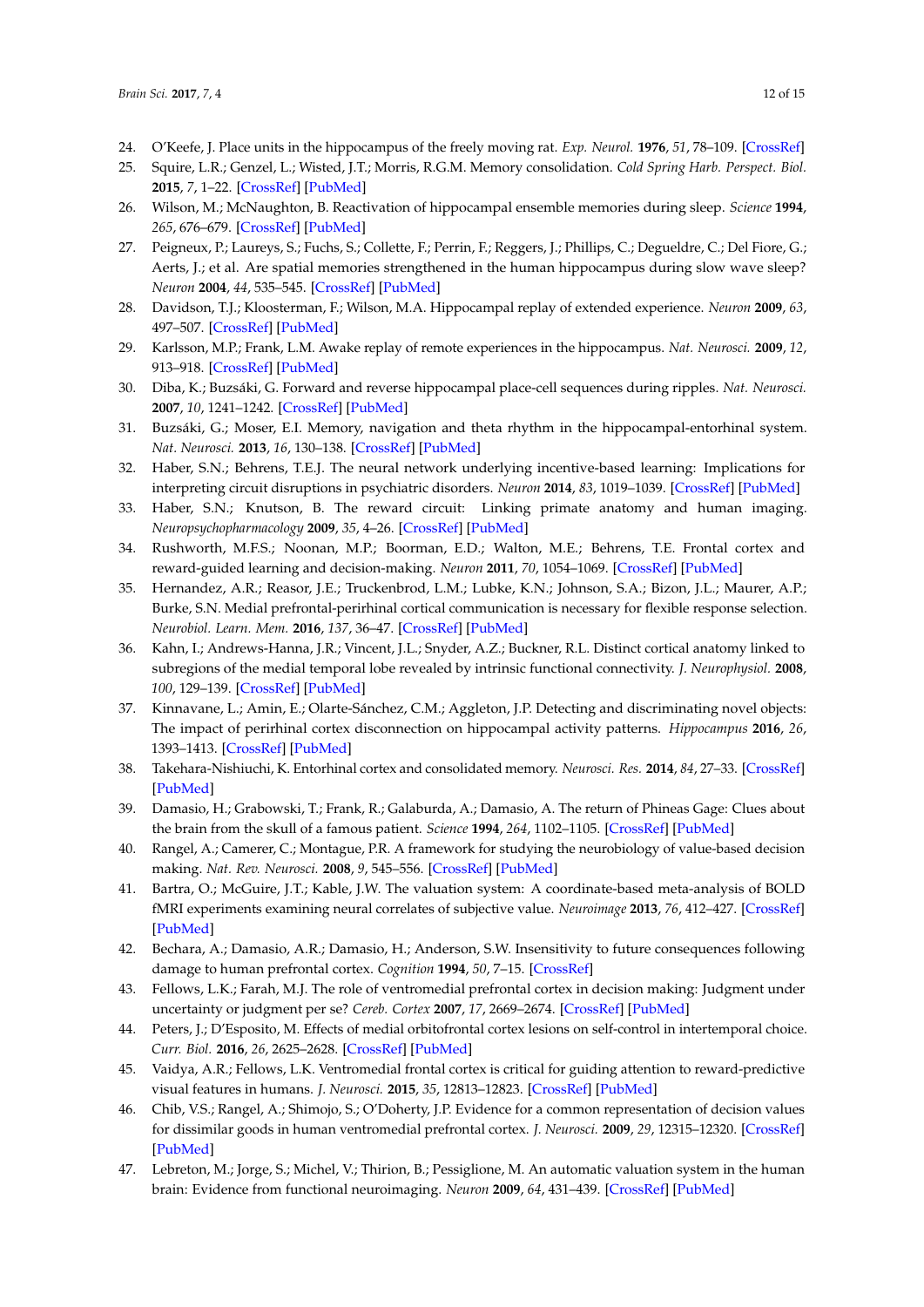- 48. FitzGerald, T.H.B.; Seymour, B.; Dolan, R.J. The role of human orbitofrontal cortex in value comparison for incommensurable objects. *J. Neurosci.* **2009**, *29*, 8388–8395. [\[CrossRef\]](http://dx.doi.org/10.1523/JNEUROSCI.0717-09.2009) [\[PubMed\]](http://www.ncbi.nlm.nih.gov/pubmed/19571129)
- <span id="page-12-0"></span>49. Kable, J.W.; Glimcher, P.W. The neural correlates of subjective value during intertemporal choice. *Nat. Neurosci.* **2007**, *10*, 1625–1633. [\[CrossRef\]](http://dx.doi.org/10.1038/nn2007) [\[PubMed\]](http://www.ncbi.nlm.nih.gov/pubmed/17982449)
- <span id="page-12-1"></span>50. Clithero, J.A.; Rangel, A. Informatic parcellation of the network involved in the computation of subjective value. *Soc. Cogn. Affect. Neurosci.* **2014**, *9*, 1289–1302. [\[CrossRef\]](http://dx.doi.org/10.1093/scan/nst106) [\[PubMed\]](http://www.ncbi.nlm.nih.gov/pubmed/23887811)
- <span id="page-12-2"></span>51. Levy, D.J.; Glimcher, P.W. The root of all value: A neural common currency for choice. *Curr. Opin. Neurobiol.* **2012**, *22*, 1027–1038. [\[CrossRef\]](http://dx.doi.org/10.1016/j.conb.2012.06.001) [\[PubMed\]](http://www.ncbi.nlm.nih.gov/pubmed/22766486)
- <span id="page-12-3"></span>52. Hunt, L.T.; Kolling, N.; Soltani, A.; Woolrich, M.W.; Rushworth, M.F.S.; Behrens, T.E.J. Mechanisms underlying cortical activity during value-guided choice. *Nat. Neurosci.* **2012**, *15*, 470–479. [\[CrossRef\]](http://dx.doi.org/10.1038/nn.3017) [\[PubMed\]](http://www.ncbi.nlm.nih.gov/pubmed/22231429)
- 53. Strait, C.E.; Blanchard, T.C.; Hayden, B.Y. Reward value comparison via mutual inhibition in ventromedial prefrontal cortex. *Neuron* **2014**, *82*, 1357–1366. [\[CrossRef\]](http://dx.doi.org/10.1016/j.neuron.2014.04.032) [\[PubMed\]](http://www.ncbi.nlm.nih.gov/pubmed/24881835)
- <span id="page-12-4"></span>54. Boorman, E.D.; Behrens, T.E.J.; Woolrich, M.W.; Rushworth, M.F.S. How green is the grass on the other side? Frontopolar cortex and the evidence in favor of alternative courses of action. *Neuron* **2009**, *62*, 733–743. [\[CrossRef\]](http://dx.doi.org/10.1016/j.neuron.2009.05.014) [\[PubMed\]](http://www.ncbi.nlm.nih.gov/pubmed/19524531)
- <span id="page-12-5"></span>55. Hare, T.A.; Schultz, W.; Camerer, C.F.; O'Doherty, J.P.; Rangel, A. Transformation of stimulus value signals into motor commands during simple choice. *Proc. Natl. Acad. Sci. USA* **2011**, *108*, 18120–18125. [\[CrossRef\]](http://dx.doi.org/10.1073/pnas.1109322108) [\[PubMed\]](http://www.ncbi.nlm.nih.gov/pubmed/22006321)
- <span id="page-12-7"></span>56. Gluth, S.; Rieskamp, J.; Büchel, C. Deciding when to decide: Time-variant sequential sampling models explain the emergence of value-based decisions in the human brain. *J. Neurosci.* **2012**, *32*, 10686–10698. [\[CrossRef\]](http://dx.doi.org/10.1523/JNEUROSCI.0727-12.2012) [\[PubMed\]](http://www.ncbi.nlm.nih.gov/pubmed/22855817)
- <span id="page-12-6"></span>57. Wunderlich, K.; Rangel, A.; O'Doherty, J.P. Neural computations underlying action-based decision making in the human brain. *Proc. Natl. Acad. Sci. USA* **2009**, *106*, 17199–17204. [\[CrossRef\]](http://dx.doi.org/10.1073/pnas.0901077106) [\[PubMed\]](http://www.ncbi.nlm.nih.gov/pubmed/19805082)
- <span id="page-12-8"></span>58. Klein-Flügge, M.C.; Bestmann, S. Time-dependent changes in human corticospinal excitability reveal value-based competition for action during decision processing. *J. Neurosci.* **2012**, *32*, 8373–8382. [\[CrossRef\]](http://dx.doi.org/10.1523/JNEUROSCI.0270-12.2012) [\[PubMed\]](http://www.ncbi.nlm.nih.gov/pubmed/22699917)
- 59. Gluth, S.; Rieskamp, J.; Büchel, C. Classic EEG motor potentials track the emergence of value-based decisions. *Neuroimage* **2013**, *79*, 394–403. [\[CrossRef\]](http://dx.doi.org/10.1016/j.neuroimage.2013.05.005) [\[PubMed\]](http://www.ncbi.nlm.nih.gov/pubmed/23664943)
- <span id="page-12-9"></span>60. Cisek, P.; Kalaska, J.F. Neural correlates of reaching decisions in dorsal premotor cortex: Specification of multiple direction choices and final selection of action. *Neuron* **2005**, *45*, 801–814. [\[CrossRef\]](http://dx.doi.org/10.1016/j.neuron.2005.01.027) [\[PubMed\]](http://www.ncbi.nlm.nih.gov/pubmed/15748854)
- <span id="page-12-10"></span>61. Heath, T.B.; Chatterjee, S. Asymmetric decoy effects on lower-quality versus higher-quality brands: Meta-analytic and experimental evidence. *J. Consum. Res.* **1995**, *22*, 268–284. [\[CrossRef\]](http://dx.doi.org/10.1086/209449)
- 62. Rieskamp, J.; Busemeyer, J.R.; Mellers, B.A. Extending the bounds of rationality: Evidence and theories of preferential choice. *J. Econ. Lit.* **2006**, *44*, 631–661. [\[CrossRef\]](http://dx.doi.org/10.1257/jel.44.3.631)
- <span id="page-12-11"></span>63. Vlaev, I.; Chater, N.; Stewart, N.; Brown, G.D.A. Does the brain calculate value? *Trends Cogn. Sci.* **2011**, *15*, 546–554. [\[CrossRef\]](http://dx.doi.org/10.1016/j.tics.2011.09.008) [\[PubMed\]](http://www.ncbi.nlm.nih.gov/pubmed/21983149)
- <span id="page-12-12"></span>64. Hedgcock, W.; Rao, A.R. Trade-off aversion as an explanation for the attraction effect: A functional magnetic resonance imaging study. *J. Mark. Res.* **2009**, *46*, 1–13. [\[CrossRef\]](http://dx.doi.org/10.1509/jmkr.46.1.1)
- 65. Hu, J.; Yu, R. The neural correlates of the decoy effect in decisions. *Front. Behav. Neurosci.* **2014**, *8*, 271. [\[CrossRef\]](http://dx.doi.org/10.3389/fnbeh.2014.00271) [\[PubMed\]](http://www.ncbi.nlm.nih.gov/pubmed/25147516)
- 66. Hunt, L.T.; Dolan, R.J.; Behrens, T.E.J. Hierarchical competitions subserving multi-attribute choice. *Nat. Neurosci.* **2014**, *17*, 1613–1622. [\[CrossRef\]](http://dx.doi.org/10.1038/nn.3836) [\[PubMed\]](http://www.ncbi.nlm.nih.gov/pubmed/25306549)
- <span id="page-12-13"></span>67. Gluth, S.; Hotaling, J.M.; Rieskamp, J. The Attraction Effect Modulates Reward Prediction Errors and Intertemporal Choices. *J. Neurosci.* **2016**. [\[CrossRef\]](http://dx.doi.org/10.1523/JNEUROSCI.2532-16.2016) [\[PubMed\]](http://www.ncbi.nlm.nih.gov/pubmed/27909102)
- <span id="page-12-14"></span>68. Zeithamova, D.; Dominick, A.L.; Preston, A.R. Hippocampal and ventral medial prefrontal activation during retrieval-mediated learning supports novel inference. *Neuron* **2012**, *75*, 168–179. [\[CrossRef\]](http://dx.doi.org/10.1016/j.neuron.2012.05.010) [\[PubMed\]](http://www.ncbi.nlm.nih.gov/pubmed/22794270)
- <span id="page-12-15"></span>69. Kumaran, D.; Summerfield, J.J.; Hassabis, D.; Maguire, E.A. Tracking the emergence of conceptual knowledge during human decision making. *Neuron* **2009**, *63*, 889–901. [\[CrossRef\]](http://dx.doi.org/10.1016/j.neuron.2009.07.030) [\[PubMed\]](http://www.ncbi.nlm.nih.gov/pubmed/19778516)
- <span id="page-12-16"></span>70. Yu, J.Y.; Frank, L.M. Hippocampal–cortical interaction in decision making. *Neurobiol. Learn. Mem.* **2015**, *117*, 34–41. [\[CrossRef\]](http://dx.doi.org/10.1016/j.nlm.2014.02.002) [\[PubMed\]](http://www.ncbi.nlm.nih.gov/pubmed/24530374)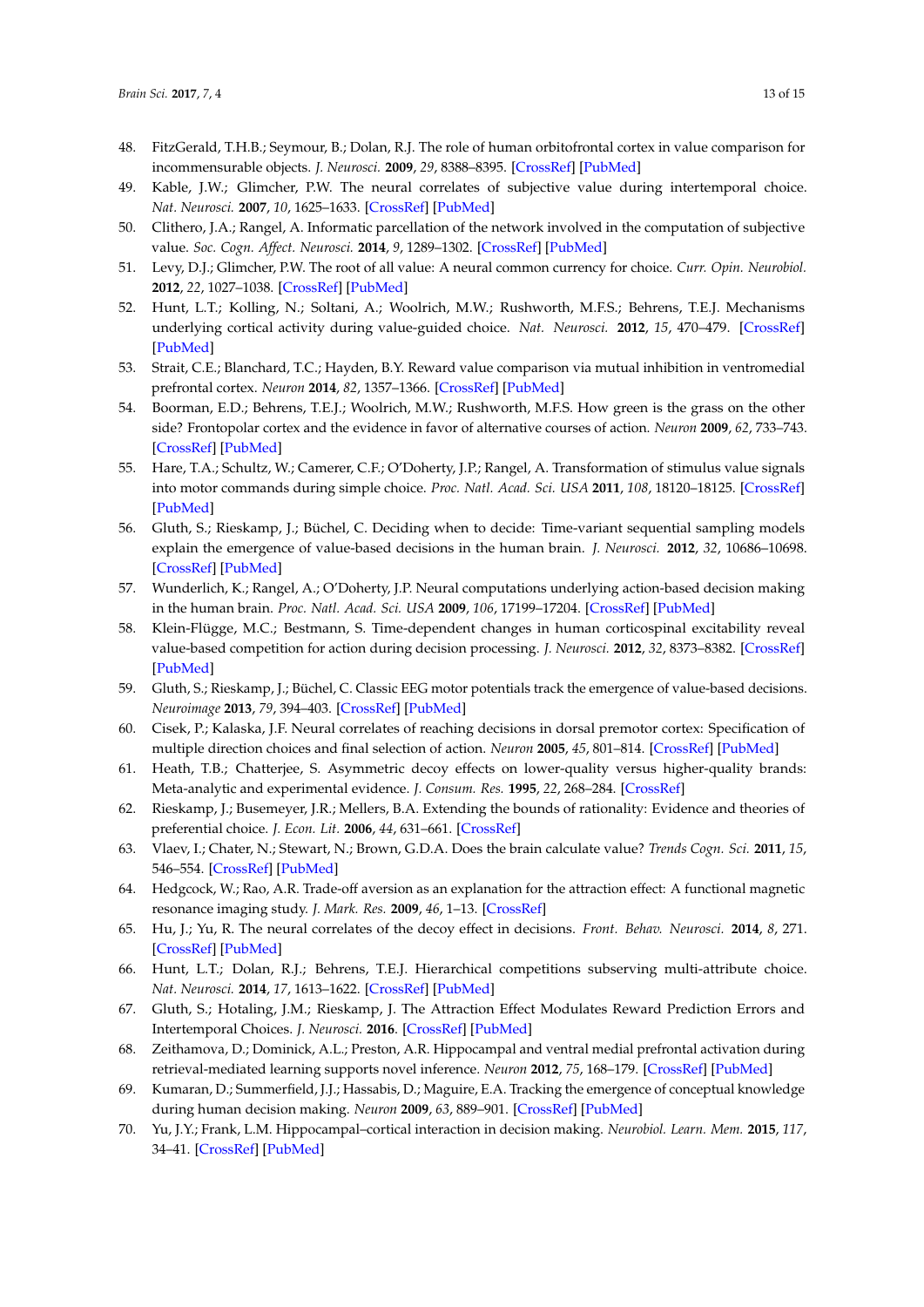- <span id="page-13-0"></span>71. Gluth, S.; Sommer, T.; Rieskamp, J.; Büchel, C. Effective connectivity between hippocampus and ventromedial prefrontal cortex controls preferential choices from memory. *Neuron* **2015**, *86*, 1078–1090. [\[CrossRef\]](http://dx.doi.org/10.1016/j.neuron.2015.04.023) [\[PubMed\]](http://www.ncbi.nlm.nih.gov/pubmed/25996135)
- <span id="page-13-1"></span>72. Shin, J.D.; Jadhav, S.P. Multiple modes of hippocampal–prefrontal interactions in memory-guided behavior. *Curr. Opin. Neurobiol.* **2016**, *40*, 161–169. [\[CrossRef\]](http://dx.doi.org/10.1016/j.conb.2016.07.015) [\[PubMed\]](http://www.ncbi.nlm.nih.gov/pubmed/27543753)
- <span id="page-13-2"></span>73. Benchenane, K.; Peyrache, A.; Khamassi, M.; Tierney, P.L.; Gioanni, Y.; Battaglia, F.P.; Wiener, S.I. Coherent theta oscillations and reorganization of spike timing in the hippocampal-prefrontal network upon learning. *Neuron* **2010**, *66*, 921–936. [\[CrossRef\]](http://dx.doi.org/10.1016/j.neuron.2010.05.013) [\[PubMed\]](http://www.ncbi.nlm.nih.gov/pubmed/20620877)
- <span id="page-13-3"></span>74. Guitart-Masip, M.; Barnes, G.R.; Horner, A.; Bauer, M.; Dolan, R.J.; Duzel, E. Synchronization of medial temporal lobe and prefrontal rhythms in human decision making. *J. Neurosci.* **2013**, *33*, 442–451. [\[CrossRef\]](http://dx.doi.org/10.1523/JNEUROSCI.2573-12.2013) [\[PubMed\]](http://www.ncbi.nlm.nih.gov/pubmed/23303925)
- <span id="page-13-4"></span>75. Buzsáki, G. Theta oscillations in the hippocampus. *Neuron* **2002**, *33*, 325–340. [\[CrossRef\]](http://dx.doi.org/10.1016/S0896-6273(02)00586-X)
- <span id="page-13-5"></span>76. Rangel, L.M.; Rueckemann, J.W.; Riviere, P.D.; Keefe, K.R.; Porter, B.S.; Heimbuch, I.S.; Budlong, C.H.; Eichenbaum, H. Rhythmic coordination of hippocampal neurons during associative memory processing. *eLife* **2016**, *5*, 1–24. [\[CrossRef\]](http://dx.doi.org/10.7554/eLife.09849) [\[PubMed\]](http://www.ncbi.nlm.nih.gov/pubmed/26751780)
- <span id="page-13-6"></span>77. Colgin, L.L. Oscillations and hippocampal–prefrontal synchrony. *Curr. Opin. Neurobiol.* **2011**, *21*, 467–474. [\[CrossRef\]](http://dx.doi.org/10.1016/j.conb.2011.04.006) [\[PubMed\]](http://www.ncbi.nlm.nih.gov/pubmed/21571522)
- <span id="page-13-7"></span>78. Spellman, T.; Rigotti, M.; Ahmari, S.E.; Fusi, S.; Gogos, J.A.; Gordon, J.A. Hippocampal–prefrontal input supports spatial encoding in working memory. *Nature* **2015**, *522*, 309–314. [\[CrossRef\]](http://dx.doi.org/10.1038/nature14445) [\[PubMed\]](http://www.ncbi.nlm.nih.gov/pubmed/26053122)
- <span id="page-13-8"></span>79. Sirota, A.; Montgomery, S.; Fujisawa, S.; Isomura, Y.; Zugaro, M.; Buzsáki, G. Entrainment of neocortical neurons and gamma oscillations by the hippocampal theta rhythm. *Neuron* **2008**, *60*, 683–697. [\[CrossRef\]](http://dx.doi.org/10.1016/j.neuron.2008.09.014) [\[PubMed\]](http://www.ncbi.nlm.nih.gov/pubmed/19038224)
- <span id="page-13-9"></span>80. Friston, K.J.; Harrison, L.; Penny, W. Dynamic causal modelling. *Neuroimage* **2003**, *19*, 1273–1302. [\[CrossRef\]](http://dx.doi.org/10.1016/S1053-8119(03)00202-7)
- <span id="page-13-10"></span>81. Wimmer, G.E.; Büchel, C. Reactivation of reward-related patterns from single past episodes supports memory-based decision making. *J. Neurosci.* **2016**, *36*, 2868–2880. [\[CrossRef\]](http://dx.doi.org/10.1523/JNEUROSCI.3433-15.2016) [\[PubMed\]](http://www.ncbi.nlm.nih.gov/pubmed/26961943)
- <span id="page-13-11"></span>82. Wang, S.; Morris, R.G.M. Hippocampal-neocortical interactions in memory formation, consolidation, and reconsolidation. *Annu. Rev. Psychol.* **2010**, *61*, 49–79. [\[CrossRef\]](http://dx.doi.org/10.1146/annurev.psych.093008.100523) [\[PubMed\]](http://www.ncbi.nlm.nih.gov/pubmed/19575620)
- <span id="page-13-12"></span>83. Euston, D.R.; Gruber, A.J.; McNaughton, B.L. The role of medial prefrontal cortex in memory and decision making. *Neuron* **2012**, *76*, 1057–1070. [\[CrossRef\]](http://dx.doi.org/10.1016/j.neuron.2012.12.002) [\[PubMed\]](http://www.ncbi.nlm.nih.gov/pubmed/23259943)
- <span id="page-13-13"></span>84. Nieuwenhuis, I.L.C.; Takashima, A. The role of the ventromedial prefrontal cortex in memory consolidation. *Behav. Brain Res.* **2011**, *218*, 325–334. [\[CrossRef\]](http://dx.doi.org/10.1016/j.bbr.2010.12.009) [\[PubMed\]](http://www.ncbi.nlm.nih.gov/pubmed/21147169)
- <span id="page-13-14"></span>85. Preston, A.R.; Eichenbaum, H. Interplay of hippocampus and prefrontal cortex in memory. *Curr. Biol.* **2013**, *23*, R764–R773. [\[CrossRef\]](http://dx.doi.org/10.1016/j.cub.2013.05.041) [\[PubMed\]](http://www.ncbi.nlm.nih.gov/pubmed/24028960)
- <span id="page-13-15"></span>86. Piaget, J. *The Child's Conception of the World*; Routldge & Kegan Paul Ltd.: London, UK, 1929.
- <span id="page-13-16"></span>87. Wang, J.X.; Cohen, N.J.; Voss, J.L. Covert rapid action-memory simulation (CRAMS): A hypothesis of hippocampal–prefrontal interactions for adaptive behavior. *Neurobiol. Learn. Mem.* **2015**, *117*, 22–33. [\[CrossRef\]](http://dx.doi.org/10.1016/j.nlm.2014.04.003) [\[PubMed\]](http://www.ncbi.nlm.nih.gov/pubmed/24752152)
- <span id="page-13-17"></span>88. Addis, D.R.; Schacter, D.L. The hippocampus and imagining the future: Where do we stand? *Front. Hum. Neurosci.* **2011**, *5*, 173. [\[CrossRef\]](http://dx.doi.org/10.3389/fnhum.2011.00173) [\[PubMed\]](http://www.ncbi.nlm.nih.gov/pubmed/22291625)
- 89. Martin, V.C.; Schacter, D.L.; Corballis, M.C.; Addis, D.R. A role for the hippocampus in encoding simulations of future events. *Proc. Natl. Acad. Sci. USA* **2011**, *108*, 13858–13863. [\[CrossRef\]](http://dx.doi.org/10.1073/pnas.1105816108) [\[PubMed\]](http://www.ncbi.nlm.nih.gov/pubmed/21810986)
- 90. Pfeiffer, B.E.; Foster, D.J. Hippocampal place-cell sequences depict future paths to remembered goals. *Nature* **2013**, *497*, 1–8. [\[CrossRef\]](http://dx.doi.org/10.1038/nature12112) [\[PubMed\]](http://www.ncbi.nlm.nih.gov/pubmed/23594744)
- <span id="page-13-18"></span>91. Schacter, D.L.; Addis, D.R.; Hassabis, D.; Martin, V.C.; Spreng, R.N.; Szpunar, K.K. The Future of Memory: Remembering, Imagining, and the Brain. *Neuron* **2012**, *76*, 677–694. [\[CrossRef\]](http://dx.doi.org/10.1016/j.neuron.2012.11.001) [\[PubMed\]](http://www.ncbi.nlm.nih.gov/pubmed/23177955)
- <span id="page-13-19"></span>92. Mack, M.L.; Preston, A.R. Decisions about the past are guided by reinstatement of specific memories in the hippocampus and perirhinal cortex. *Neuroimage* **2016**, *127*, 144–157. [\[CrossRef\]](http://dx.doi.org/10.1016/j.neuroimage.2015.12.015) [\[PubMed\]](http://www.ncbi.nlm.nih.gov/pubmed/26702775)
- <span id="page-13-20"></span>93. Lang, P.J.; Bradley, M.M.; Cuthbert, B.N. International Affective Picture System (IAPS): Technical Manual and Affective Ratings. Available online: <http://www2.unifesp.br/dpsicobio/adap/instructions.pdf> (accessed on 12 December 2016).
- <span id="page-13-21"></span>94. Palombo, D.J.; Keane, M.M.; Verfaellie, M. How does the hippocampus shape decisions? *Neurobiol. Learn. Mem.* **2015**, *125*, 93–97. [\[CrossRef\]](http://dx.doi.org/10.1016/j.nlm.2015.08.005) [\[PubMed\]](http://www.ncbi.nlm.nih.gov/pubmed/26297967)